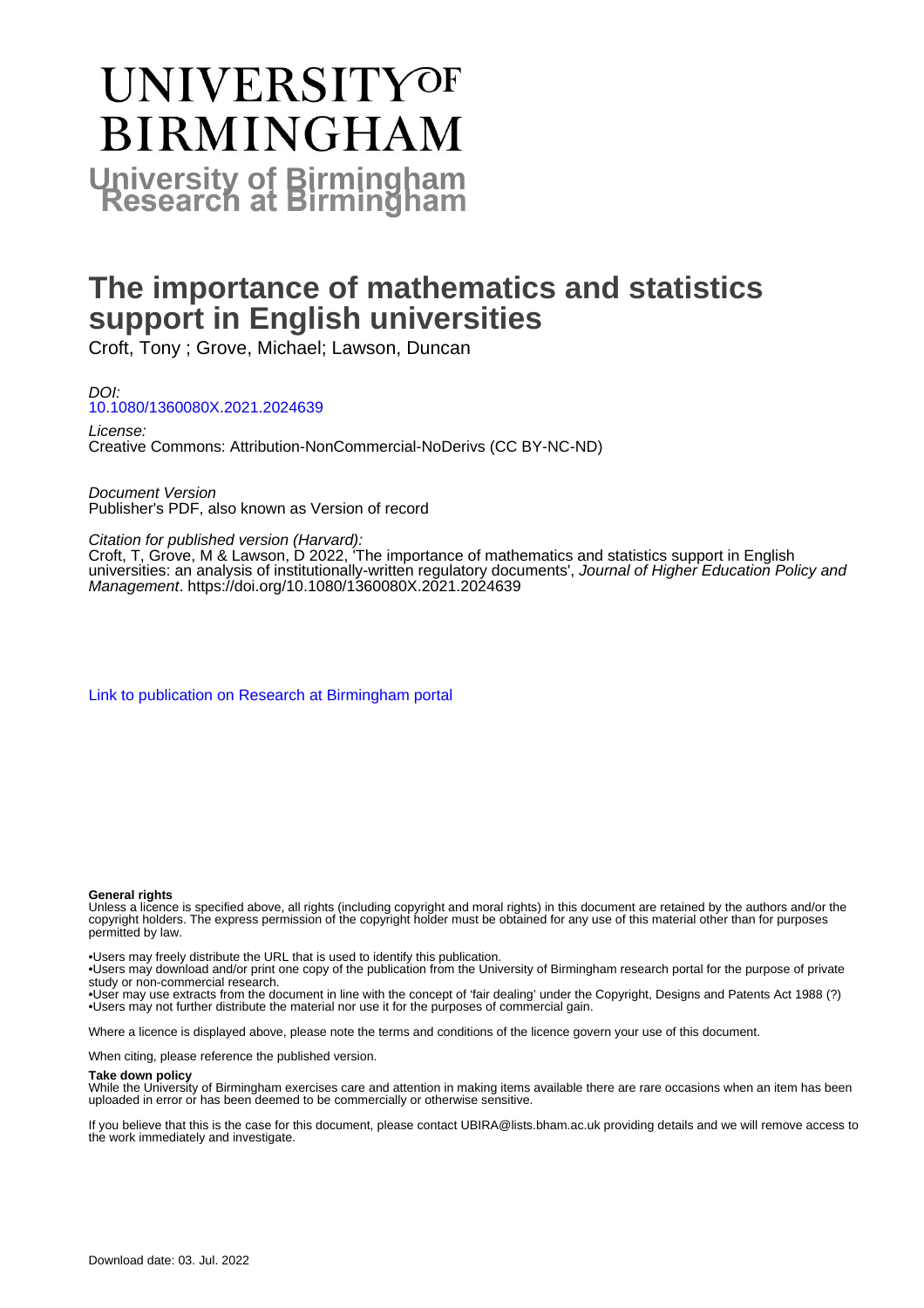



**Journal of Higher Education Policy and Management**



**ISSN: (Print) (Online) Journal homepage:<https://www.tandfonline.com/loi/cjhe20>**

## **The importance of mathematics and statistics support in English universities: an analysis of institutionally-written regulatory documents**

**Tony Croft, Michael Grove & Duncan Lawson**

**To cite this article:** Tony Croft, Michael Grove & Duncan Lawson (2022): The importance of mathematics and statistics support in English universities: an analysis of institutionallywritten regulatory documents, Journal of Higher Education Policy and Management, DOI: [10.1080/1360080X.2021.2024639](https://www.tandfonline.com/action/showCitFormats?doi=10.1080/1360080X.2021.2024639)

**To link to this article:** <https://doi.org/10.1080/1360080X.2021.2024639>

ര

© 2022 The Author(s). Published by Informa UK Limited, trading as Taylor & Francis Group.



Published online: 06 Jan 2022.

[Submit your article to this journal](https://www.tandfonline.com/action/authorSubmission?journalCode=cjhe20&show=instructions)  $\mathbb{Z}$ 





 $\overrightarrow{Q}$  [View related articles](https://www.tandfonline.com/doi/mlt/10.1080/1360080X.2021.2024639)  $\overrightarrow{C}$ 



[View Crossmark data](http://crossmark.crossref.org/dialog/?doi=10.1080/1360080X.2021.2024639&domain=pdf&date_stamp=2022-01-06)<sup>で</sup>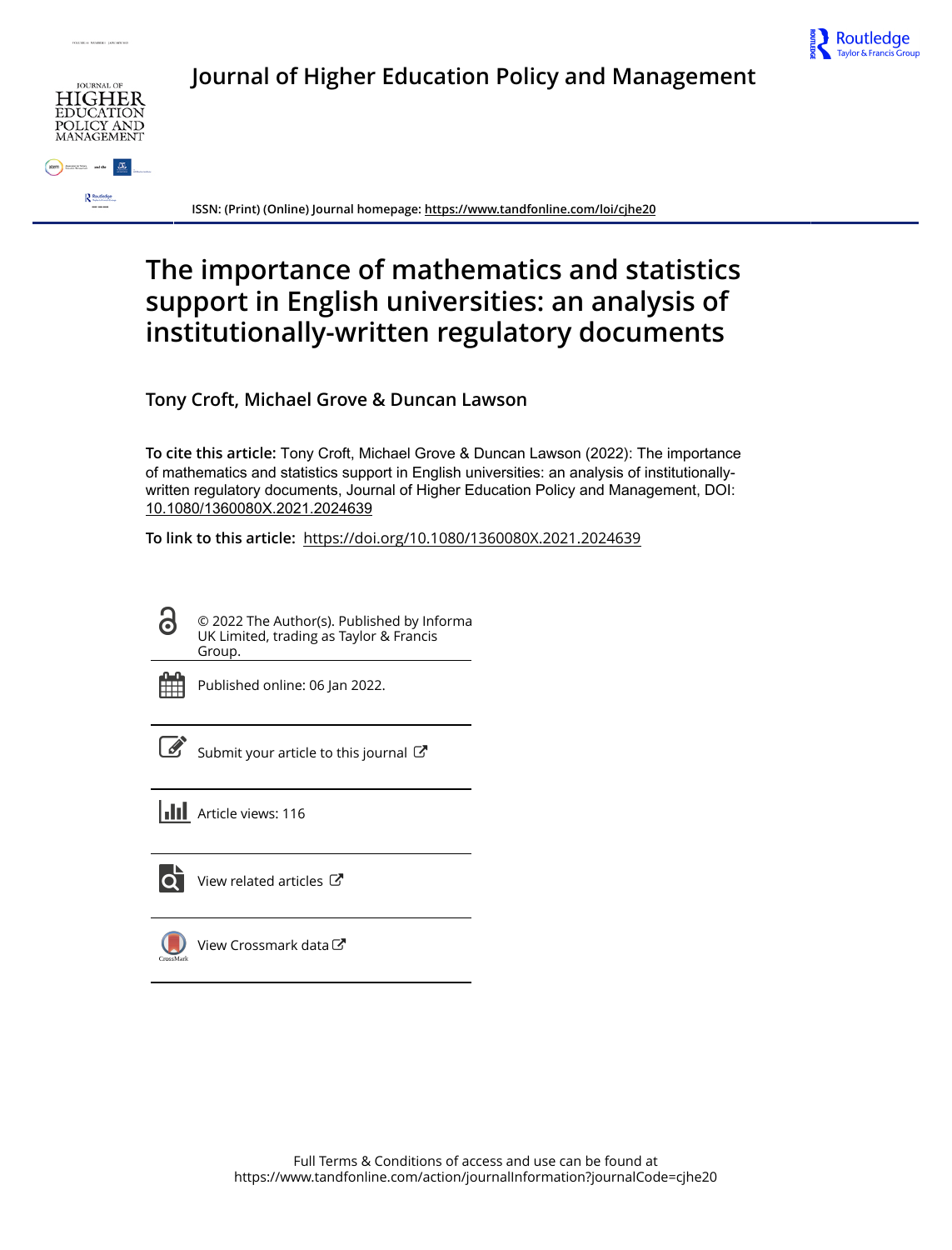#### RESEARCH ARTICLE

**a** OPEN ACCESS **a** Check for updates

Routledge Taylor & Francis Group

### **The importance of mathematics and statistics support in English universities: an analysis of institutionally-written regulatory documents**

#### Tony Croft **D**<sup>[a](#page-2-0)</sup>, Micha[e](http://orcid.org/0000-0002-3150-125X)l Grove D<sup>[b](#page-2-0)</sup> and Dun[c](#page-2-1)an Lawson D<sup>e</sup>

<span id="page-2-1"></span><span id="page-2-0"></span><sup>a</sup>Mathematics Education Centre, Loughborough University, Loughborough, UK; <sup>b</sup>School of Mathematics, University of Birmingham, Birmingham, UK; 'sigma, Coventry University, Coventry, UK

#### **ABSTRACT**

Increasing focus worldwide on accountability and quality assurance in universities has forced senior management to develop policies to address academic support at institutional-level. One such area is the mathematical and statistical skills that students in many disciplines need to succeed. In common with many countries, large numbers of students at English universities arrive inadequately prepared for their courses' quantitative demands. University-wide mathematics and statistics support provision has been developed to mitigate this problem. We explore such provision from the perspective of institutional accountability and quality assurance, researching the extent to which such support is referenced in institutionally-written regulatory documents. The documents reveal that mathematics and statistics support is stated as contributing to retention, achievement, employability and widening participation. The paper closes with implications and recommendations drawn from the analysis of these documents and therefore is of relevance to those responsible for development and implementation of institutional teaching and learning strategies.

#### **KEYWORDS**

Mathematics and statistics support; academic support; institutional change; TEF; access and participation plans; access agreements

#### **Introduction**

#### *Higher education accountability*

<span id="page-2-4"></span>According to Macheridis and Paulsson [\(2021](#page-16-0)), 'There are strong demands in increasing accountability in the area of higher education'. Their survey article, reviewing 350 papers, explores some of the implications of their assertion. The ways in which universities are held accountable differ from country to country (see, for example, Eurydice [\(2021a\)](#page-16-1)).

<span id="page-2-3"></span><span id="page-2-2"></span>In England, regulation and quality assurance is complex and has many actors (evidenced by the length of its entry in Eurydice [\(2021b\)](#page-16-2)). The principal body with legal responsibility is the Office for Students. Previously the Higher Education Funding Council for England and the Office for Fair Access have played significant roles.

In a number of areas of activity, universities are required to write documents describing their actions at institutional level. Several of these focus on the provision of institution-wide academic support (i.e., going beyond that provided within courses of study). Following the recommendation of Yorke et al. [\(2005](#page-17-0)), that institutional datasets are often

<span id="page-2-5"></span>**CONTACT** Michael Grove **۞** m.j.grove@bham.ac.uk **■** University of Birmingham, Birmingham, UK

© 2022 The Author(s). Published by Informa UK Limited, trading as Taylor & Francis Group.

This is an Open Access article distributed under the terms of the Creative Commons Attribution-NonCommercial-NoDerivatives License (http://creativecommons.org/licenses/by-nc-nd/4.0/), which permits non-commercial re-use, distribution, and reproduction in any medium, provided the original work is properly cited, and is not altered, transformed, or built upon in any way.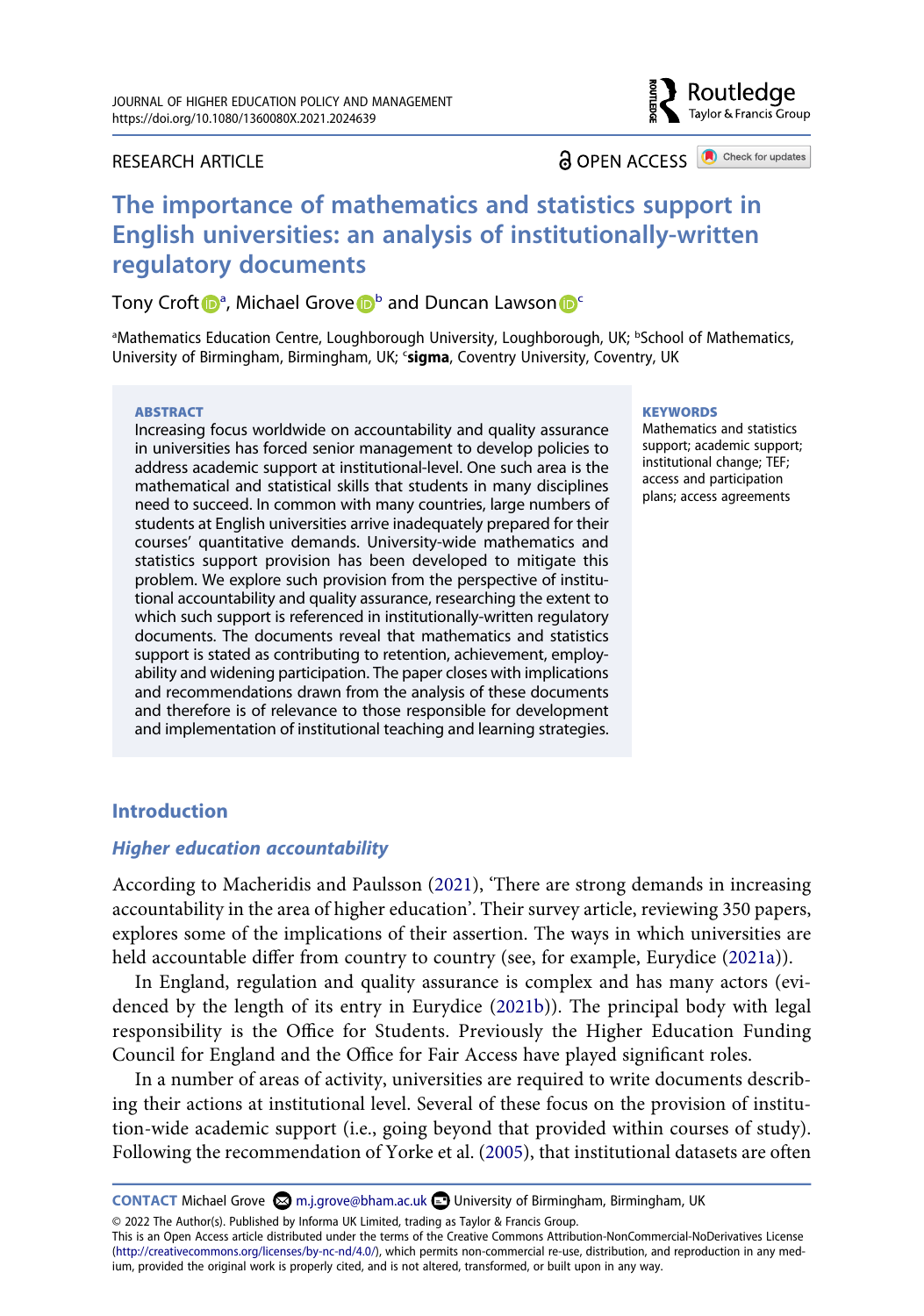under-exploited and can contain evidence that is potentially of high value for planning and decision making, we have chosen to take some of these regulatory documents as the data corpus for this study.

#### *Mathematics and statistics support*

In England (and elsewhere), there is concern about the quantitative skills of students. A consequence of the recent data revolution is that disciplines that in the past made little use of quantitative methods are becoming increasingly reliant on them. Many authoritative organisations have expressed the need to improve capabilities; for example, in biosciences (BBSRC, [2010](#page-15-0)) and social sciences and humanities (British Academy, [2012](#page-15-1)).

<span id="page-3-5"></span><span id="page-3-2"></span><span id="page-3-1"></span>Furthermore, the availability of huge amounts of data is changing the skills needed by industry. Dubbed Industry 4.0 (DBEIS, [2019](#page-16-3)), this has created a need for most employees to have sound numerical reasoning skills. Ahrens and Spöttl [\(2015](#page-15-2)) (translated in Pfeiffer, [2015](#page-17-1)) have identified data analysis and interpretation as one of the new qualification requirements specific to Industry 4.0.

<span id="page-3-7"></span>In England only a small proportion of the population study mathematics beyond age 16 (Hodgen, Pepper, Sturman, & Ruddock, [2010](#page-16-4)). A consequence of this is that

<span id="page-3-0"></span>Of those entering HE [higher education] in any year, some 330,000 would benefit from recent experience of studying some mathematics (including statistics) at a level beyond GCSE, but fewer than 125,000 have done so. (ACME, [2011](#page-15-3), p. 1)

<span id="page-3-9"></span>The lack of mathematical preparation of so many students, often referred to as 'the mathematics problem', has consequences on retention, progression, attainment, student satisfaction, and ultimately employability. Indeed, Longden ([2006](#page-16-5)) citing Yorke and Longden [\(2004\)](#page-17-2) state that one of four reasons influencing a student's decision to leave university is 'failure to cope with the demands of the programme'.

<span id="page-3-12"></span>In mitigation, many universities have introduced mathematics and statistics support (for brevity, hereafter referred to as 'mathematics support'). Mathematics support has been defined as 'a facility offered to students (not necessarily of mathematics) which is in addition to their regular programme of teaching, lectures, tutorials, seminars, problems classes, personal tutorials, etc'. (Lawson, Croft, & Halpin, [2003,](#page-16-6) p. 9). A key element of this definition is 'in addition'. Mathematics support addresses needs that are not met by the standard learning and teaching elements of the curriculum.

<span id="page-3-8"></span><span id="page-3-6"></span>There are initiatives, such as the new Core Mathematics qualification in England (Glaister & Baldwin, [2018\)](#page-16-7), aimed at improving the mathematical preparedness of new undergraduates. However these will take time to yield impact. Until these improvements are realised there will remain a need either for mathematics support or for extensive changes to the university curriculum.

<span id="page-3-11"></span><span id="page-3-10"></span><span id="page-3-4"></span><span id="page-3-3"></span>Although this paper focuses on the situation in England, mathematics support is an increasingly prominent feature internationally, being widespread in Australia (MacGillivray, [2009](#page-16-8)), Ireland (Cronin, Cole, Clancy, Breen, & O'Se, [2016](#page-16-9)) and the USA (Mills, Rickard, & Guest, [2020](#page-17-3)). Beyond English-speaking nations, mathematics support is being developed in, for example, Germany (Schürmann et al., [2020](#page-17-4)), Norway and the Czech Republic (Bowers, [2018](#page-15-4)).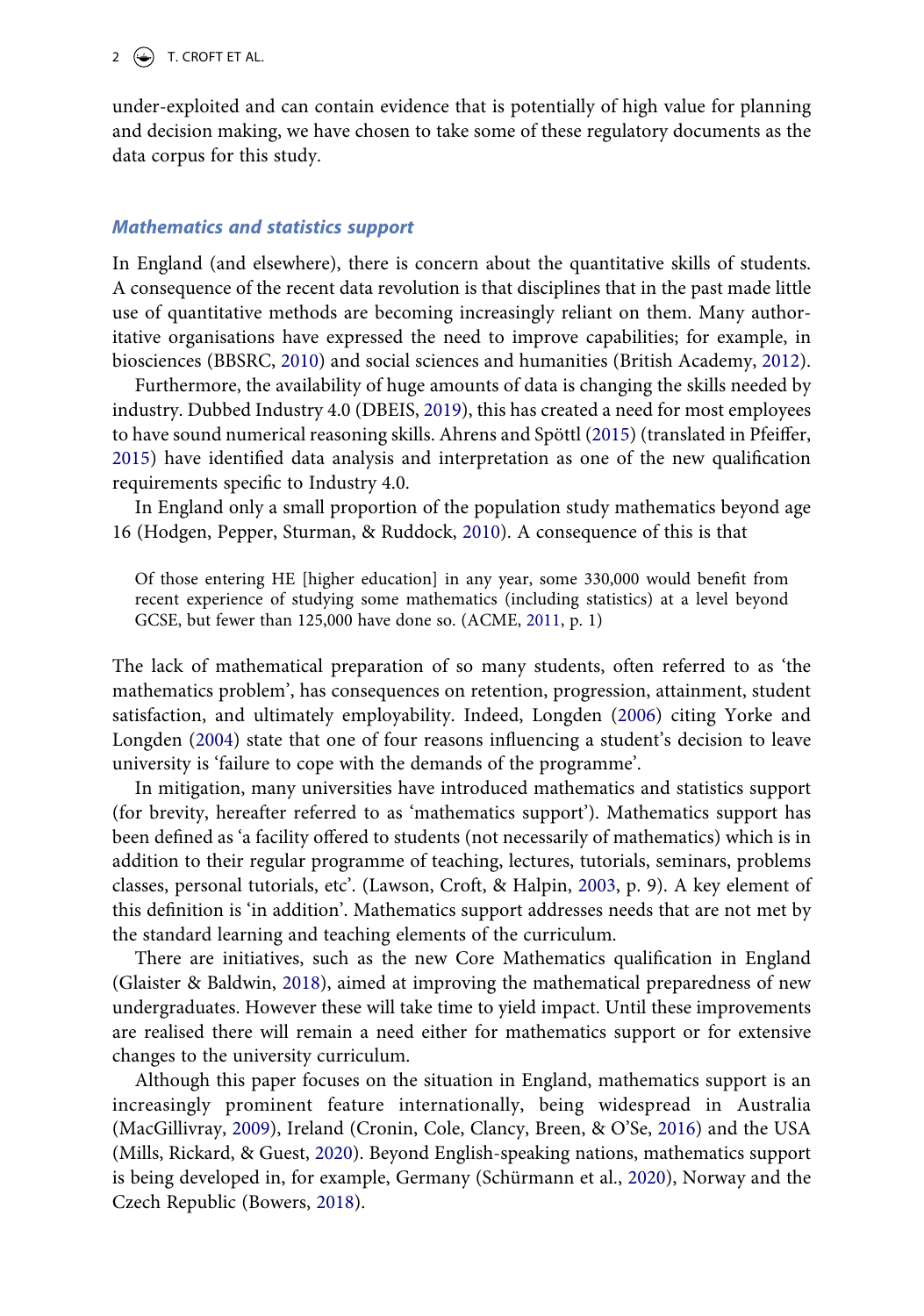<span id="page-4-1"></span>A substantial body of research relates to mathematics support (reviewed in Lawson, Grove, and Croft [\(2020\)](#page-16-10)). The overwhelming majority of this research is practitionerfocused. As far as the authors are aware, with the exception of the work of Mackenzie, Tolley, Croft, Grove, and Lawson [\(2016\)](#page-17-5), no research has been undertaken from a policy/ management perspective. This paper seeks to contribute to closing this gap by studying documents produced for regulators by English universities to discover what these reveal about institutional-level thinking in relation to mathematics support. Responding to Yorke et al.'s ([2005\)](#page-17-0) suggestion, this paper closes with a section detailing implications for both institutional policy-developers and those concerned with national initiatives affecting the sector as a whole.

#### **Methodology**

#### *Background, theoretical approach and research questions*

<span id="page-4-2"></span>The driver for this research has been the authors' efforts to address the aforementioned 'mathematics problem' through establishing, promoting and researching mathematics support. Our previous publication (Mackenzie et al., [2016\)](#page-17-5) reported interviews with senior managers revealing their perspectives on the problem and their institution's offer regarding mathematics support. In that approach, participants were required to discuss mathematics support at their institution. This current work intends to avoid any bias induced by this requirement, by analysing institutional documents for which there is no expectation *whatsoever* that mathematics support will be mentioned.

<span id="page-4-0"></span>Knowing that mathematics support provision is now widespread in English higher education (Grove, Croft, & Lawson, [2020\)](#page-16-11), we make the following explicit assumptions: that the provision of mathematics support contributes to addressing institutional priorities and that if this provision is felt to be sufficiently important by senior managers, for whatever reason, it will be referenced in some of the institutional documents being analysed. Particularly in documents with strictly enforced page/word limits, allocating space to mathematics support is, *de facto*, taking space away from referring to other initiatives. These assumptions help define our research questions and influence the search for emerging themes.

This paper therefore explores the extent and nature of mathematics support in English higher education when viewed through the lens of institutionally-written documents required by regulators. For each institution, three different, related, documents are considered:

- Institutional submissions as part of the Teaching Excellence and Student Outcomes Framework process;
- Access Agreements;
- Access and Participation Plans.

These were chosen because, although each university is required by regulatory authorities to produce them, the institutions themselves can choose what information they include. Analysis of these documents was both quantitative and qualitative: basic descriptive statistics relating to the number of institutions referring to mathematics support were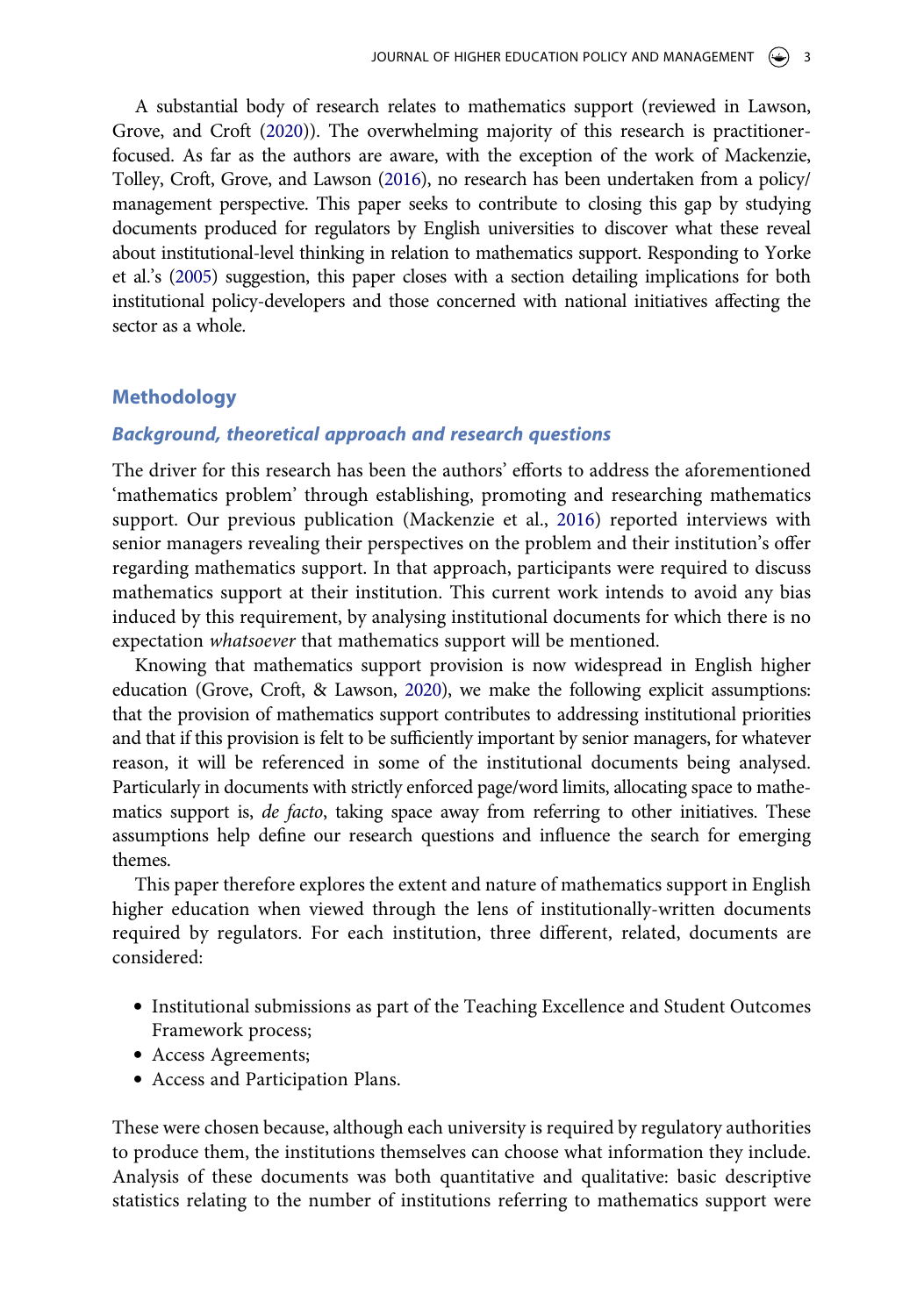$4 \quad (*)$  T. CROFT ET AL.

gathered and, following Braun and Clarke ([2006](#page-15-5)), thematic analysis of the descriptive text guided our approach to identifying, analysing and reporting themes within our data. We seek answers to the following research questions:

- RQ1: To what extent is there reference to mathematics support in these institutional documents?
- RQ2: What does analysis of these documents reveal about the importance of mathematics support to senior management and their institution's agenda?
- RQ3: What does analysis of these documents reveal about the positioning and development of mathematics support within English universities?

<span id="page-5-1"></span>Although this study is Anglo-centric (because of the evidence base used), this work has broader value since England is an international leader in the provision of mathematics support and developments in England have spread to other parts of the world (e.g., Australia (MacGillivray, [2009\)](#page-16-8) and Ireland (Mac An Bhaird, & Ní Fhloinn, [2010](#page-16-12))).

#### *The data corpus, data set, coding choices and themes*

In England a variety of organisations provide higher education. We focus on those listed by the Higher Education Statistics Agency excluding private universities, those not offering undergraduate level provision and specialist institutions focused upon arts and medicine-based subjects – a total of 101 institutions. For each, the three documents listed above were interrogated. The totality of these documents for the 101 institutions formed our data corpus comprising 303 documents (3 per institution).

Each document in the data corpus was searched electronically using the search terms 'math' (covering both maths and mathematics), 'stat' (covering both stats and statistics), 'numeracy' and 'quantitative'. The context of each occurrence of a search term was then considered individually to determine whether it referred to mathematics *support* (as opposed to, for example, a 'new financial *mathematics* degree'). In a small number of cases, it was not entirely clear whether the text referred to mathematics support and in these cases the researchers used their experience to decide whether or not to include these in the data set. Reference to mathematics support was found in 105 documents and these documents constitute our data set. The Appendix gives details of the documents in the data set broken down by institution. Our data items consist of the specific passages from these 105 documents where reference is made to mathematics support.

<span id="page-5-0"></span>Extracts from these items were coded by looking for words or phrases which captured important elements in relation to the research questions. This process did not take place in a vacuum: the researchers have extensive experience in the field with knowledge of external drivers, institutional priorities and the mathematics problem. So, prior to any analysis, we expected that, if any codes were to emerge, they would concern the relevance of mathematics support to these aspects. In this sense our approach has been deductive or 'top-down'. (Braun & Clarke, [2006\)](#page-15-5)). Rather than focussing on just one aspect (e.g., retention) we aimed to form a richer description by including all data items relevant to our broad research questions.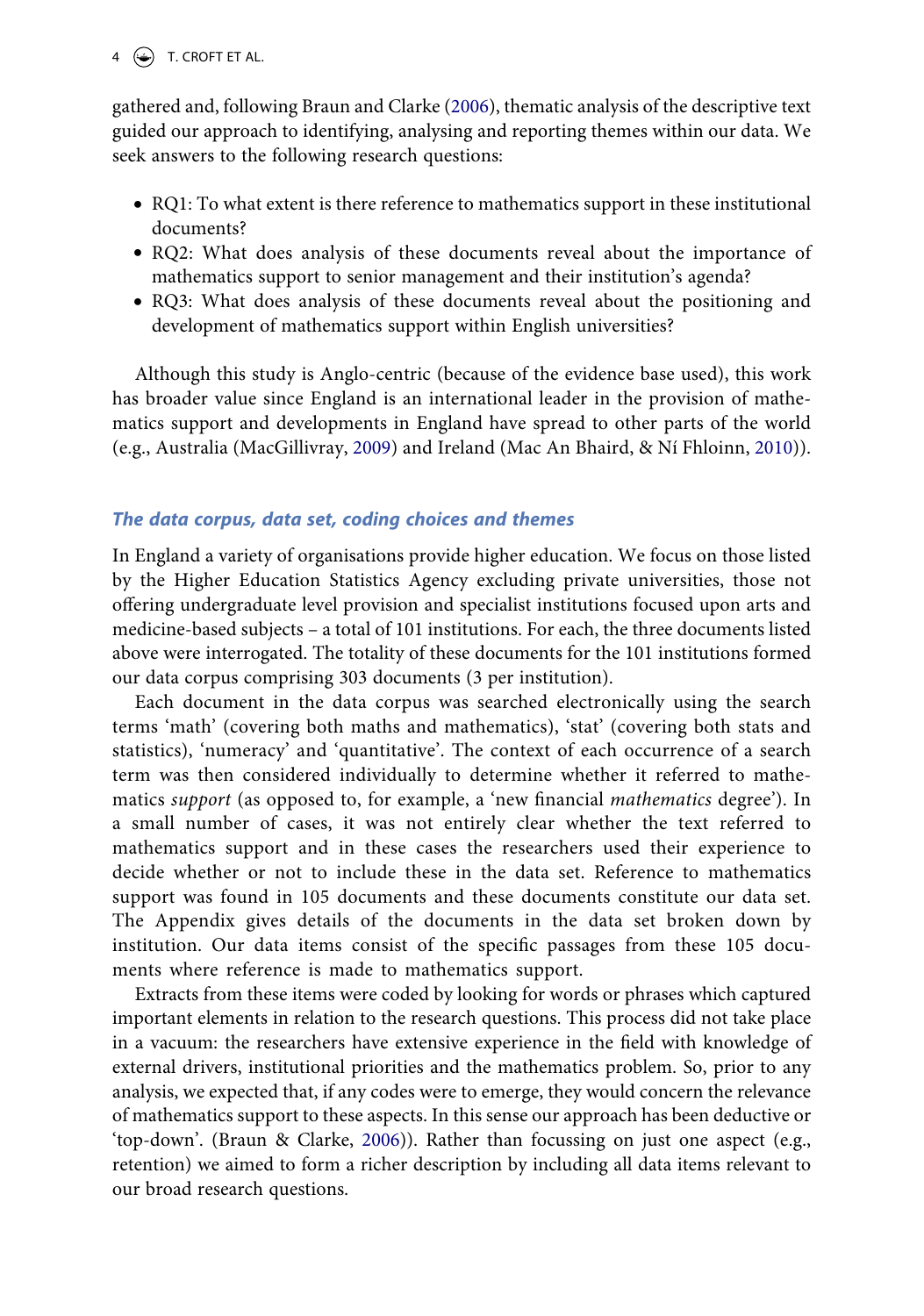The data items were then read and re-read individually and collectively and sorted into distinct cognate themes, for example 'employability' and 'diagnostic testing'. We approached the identification of themes at a semantic rather than latent level with no attempt to go beyond reporting them explicitly. Later, during the analysis and reporting we progress from this descriptive approach to making inferences about the importance of mathematics and statistics support to senior management.

That there is no requirement to refer to mathematics support in the regulatory documents is both a strength and a weakness in our research. It is a strength in that when there is reference to it, we can infer that there exists a belief that its inclusion enhances an institution's document. It is a weakness in that the absence of reference to mathematics support does not necessarily mean that the institution does not have such provision, nor that it does not value this provision highly. Consequently, for the thirty-eight institutions (see Appendix) that did not refer to mathematics support in these documents, we are unable to draw any conclusions about their views on mathematics support.

The next section gives details about the nature and purpose of the three types of documents being considered. Then, we answer the research questions, providing a selection of verbatim quotations, chosen from the many possible, to provide a representative sample from across the sector. The discussion section explores the findings emerging from this work, before we conclude by describing their implications for those responsible for policy development within institutions and across the entire sector.

#### **The analysed regulatory documents**

The Higher Education and Research Act (2017) introduced the Office for Students as the regulatory authority for higher education in England. Prior to this, some regulatory functions had been vested in different organisations notably, HEFCE and the Office for Fair Access. Although technically these were two separate bodies, they were closely aligned with each other. Each regulator has required universities to produce a range of documents, some of which form the corpus of evidence analysed in this paper.

#### *Teaching excellence and student outcomes framework (TEF) institutional submissions*

In 2017, the UK Government introduced the Teaching Excellence and Student Outcomes Framework (TEF) for English universities. (The devolved Governments in parts of the UK other than England have responsibility for education policy in their jurisdictions; the UK Government has responsibility for education policy in England). The specification of the Teaching Excellence and Student Outcomes Framework (DfE, [2017,](#page-16-13) p. 7) states that it is

<span id="page-6-0"></span>A way of

- Better informing students' choice about what and where to study;
- Raising esteem for teaching;
- Recognising and rewarding excellent teaching;
- Better meeting the needs of employers, business, industry and the professions.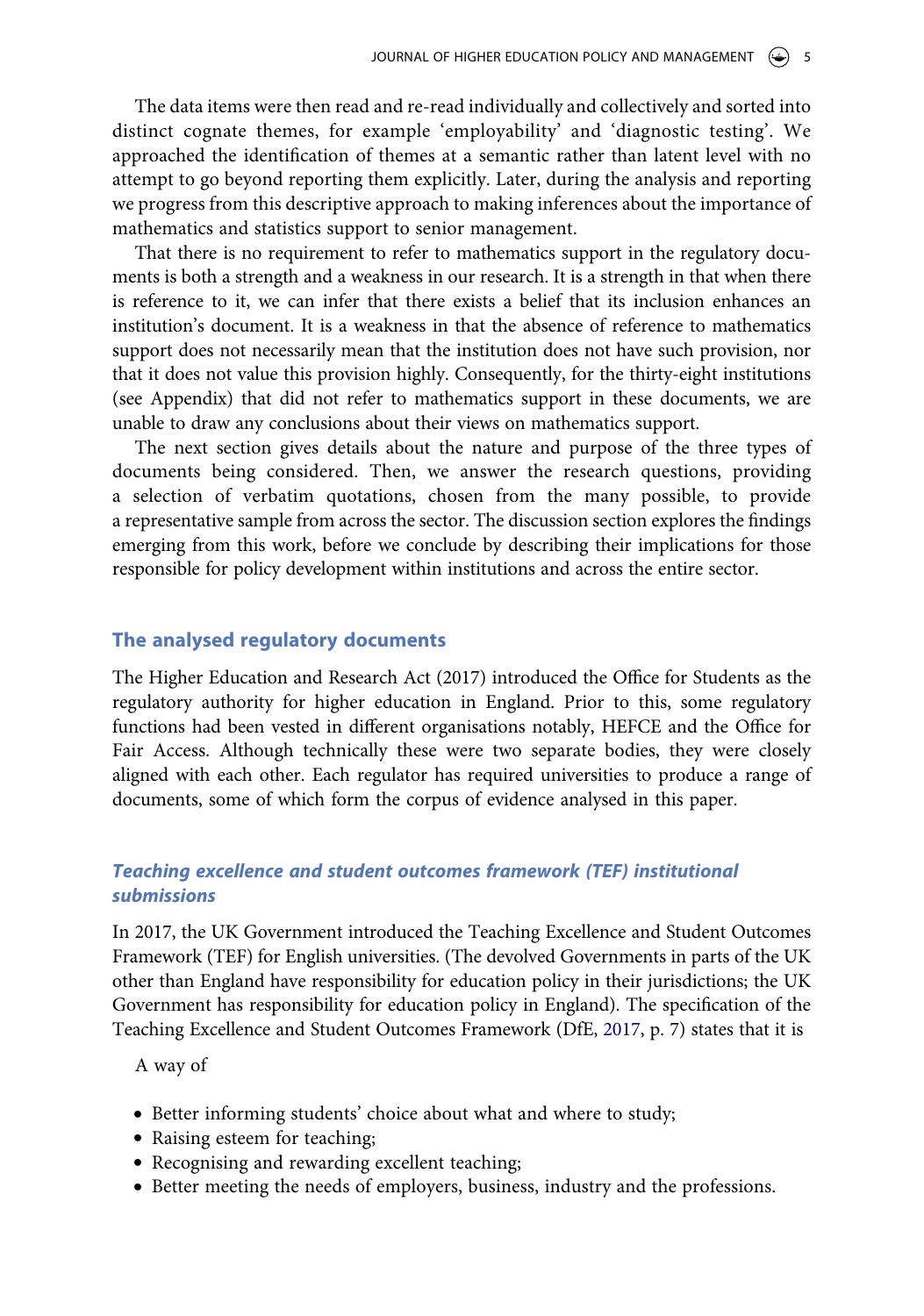$6 \quad (*)$  T. CROFT ET AL.

Gradings (gold, silver or bronze) were first awarded in 2017 and were determined by an expert panel using metric information and a submission provided by the institution. Institutions could elect to be re-assessed in 2018 or 2019. For those institutions that did so, and so have more than one institutional submission, this study considered only the most recent one.

There is no template for the institutional submission. Institutions are advised to write documents that address the aspects of quality, assessment criteria and ratings descriptors given in the specification. Although there is no template, a strictly enforced page limit compels institutions to be selective in the material they include. It is reasonable to assume that institutions select the information they believe is most likely to achieve the highest rating.

#### *Access agreements*

The Higher Education Act (2004) introduced a basic level of tuition fees of £1,200 but permitted English universities to charge tuition fees up to £3,000. Institutions were only permitted to charge fees in excess of the basic level (then £1,200) if the Office for Fair Access (which was created by the Act) approved their Access Agreement (AA). The Access Agreements set out 'access measures they [the institution] intend to put in place such as outreach work and financial support' (OFFA, [2021](#page-17-6)).

<span id="page-7-0"></span>Access Agreements were renewed and approved annually. The final Access Agreements covered the academic year 2018–19. These are the ones that have been examined here.

#### *Access and participation plans*

In 2018, the Office for Students took over responsibility for fair access to higher education. The Office for Students must approve an institution's Access and Participation Plan if an institution is to charge the highest permitted level of tuition fees (which most universities do), currently £9,250. Although this process is similar to the previous one, it is more robust and considerably more data-driven with an access and participation data dashboard available on their website (OfS, [2020a](#page-17-7)). Furthermore, the scope of Access and Participation Plans is wider including continuation, attainment and progression as well as access which was the primary focus of the predecessor Access Agreements.

<span id="page-7-1"></span>Initially institutions were required to produce an Access and Participation Plan for the academic year 2019–20 then, the following year, a five-year plan covering 2020–21 to 2024–25 was needed. It is these plans that have been studied in this paper (except for one institution where, at the time the analysis was carried out, the five-year plan had not been approved – for this institution the one-year Access and Participation Plan for 2019–20 was used).

#### **Answering the research questions**

In answering the research questions, we provide a selection of representative quotes from various of the documents studied. When we do this, we will indicate the institution, the type of document (TEF, AA or APP) and page number. We do not, however, include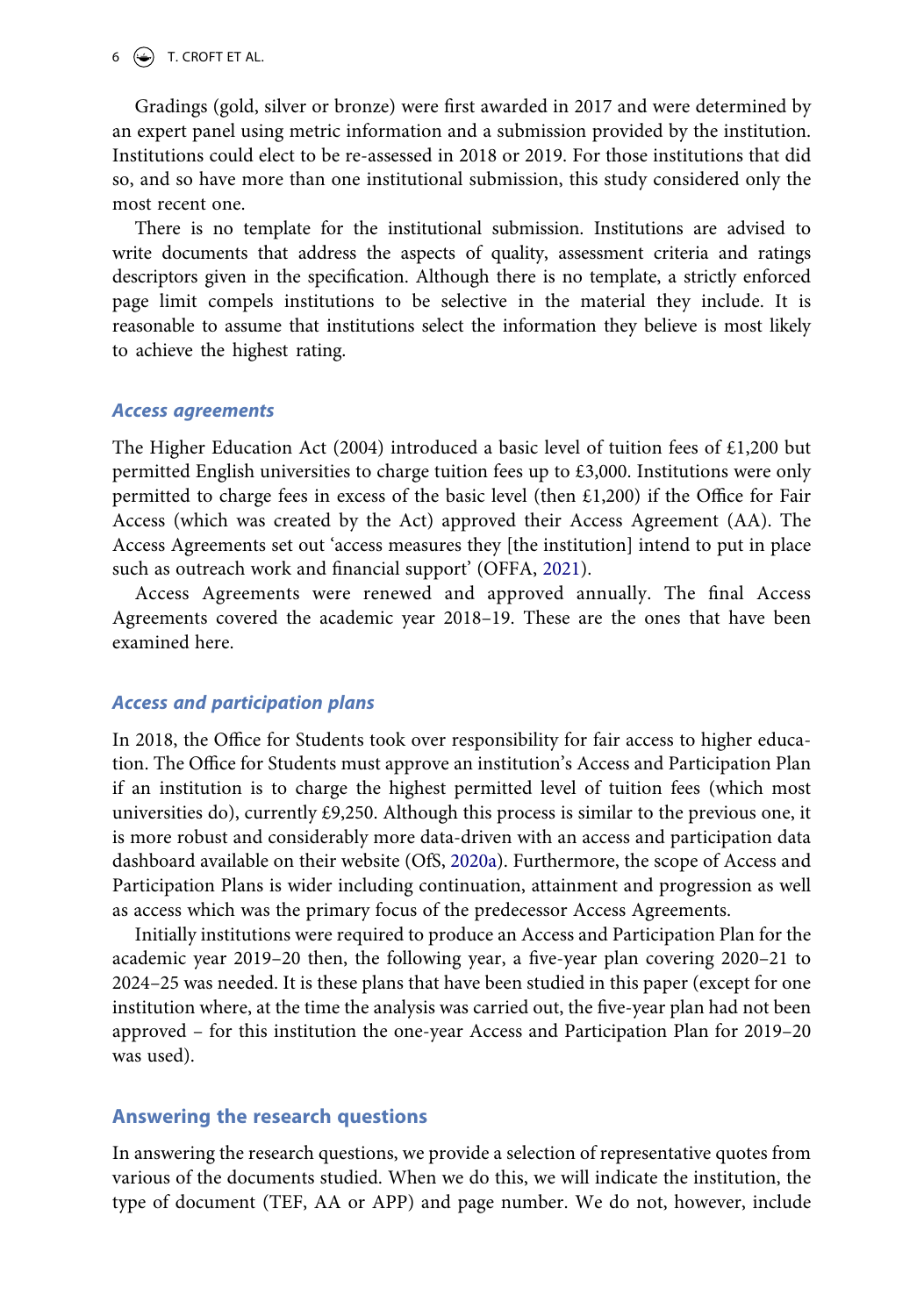<span id="page-8-2"></span><span id="page-8-1"></span>these documents in our reference list. The full set of documents are publicly available at Office for Students (OfS, [2020c\)](#page-17-8) for TEF Institutional Submissions and Office for Students (OfS, [2020b\)](#page-17-9) for Access Agreements and Access & Participation Plans.

#### *RQ1: To what extent is there reference to mathematics support in these institutional documents?*

The frequency with which mathematics support is mentioned in these documents indicates that it is established across a wide range of English universities. Of the 101 institutions considered, 63 mentioned some form of mathematics support in at least one of the three documents, with 44 institutions referring to it in their Teaching Excellence and Student Outcomes Framework submission, 39 in their Access Agreement and 22 in their Access and Participation Plan. Several institutions mention it in more than one document, with nine institutions doing so in all three documents, as illustrated in the Venn diagram in [Figure 1.](#page-8-0) Since the total number of institutions considered is 101, the values in [Figure 1](#page-8-0) are also the percentage (rounded to the nearest whole number) in each category. The Tables in Appendix 1 show an institution-byinstitution comparison.

<span id="page-8-0"></span>

**None 38**

**Figure 1.** Venn diagram illustrating the number of institutions (out of 101) referring to mathematics and statistics support in the different documents.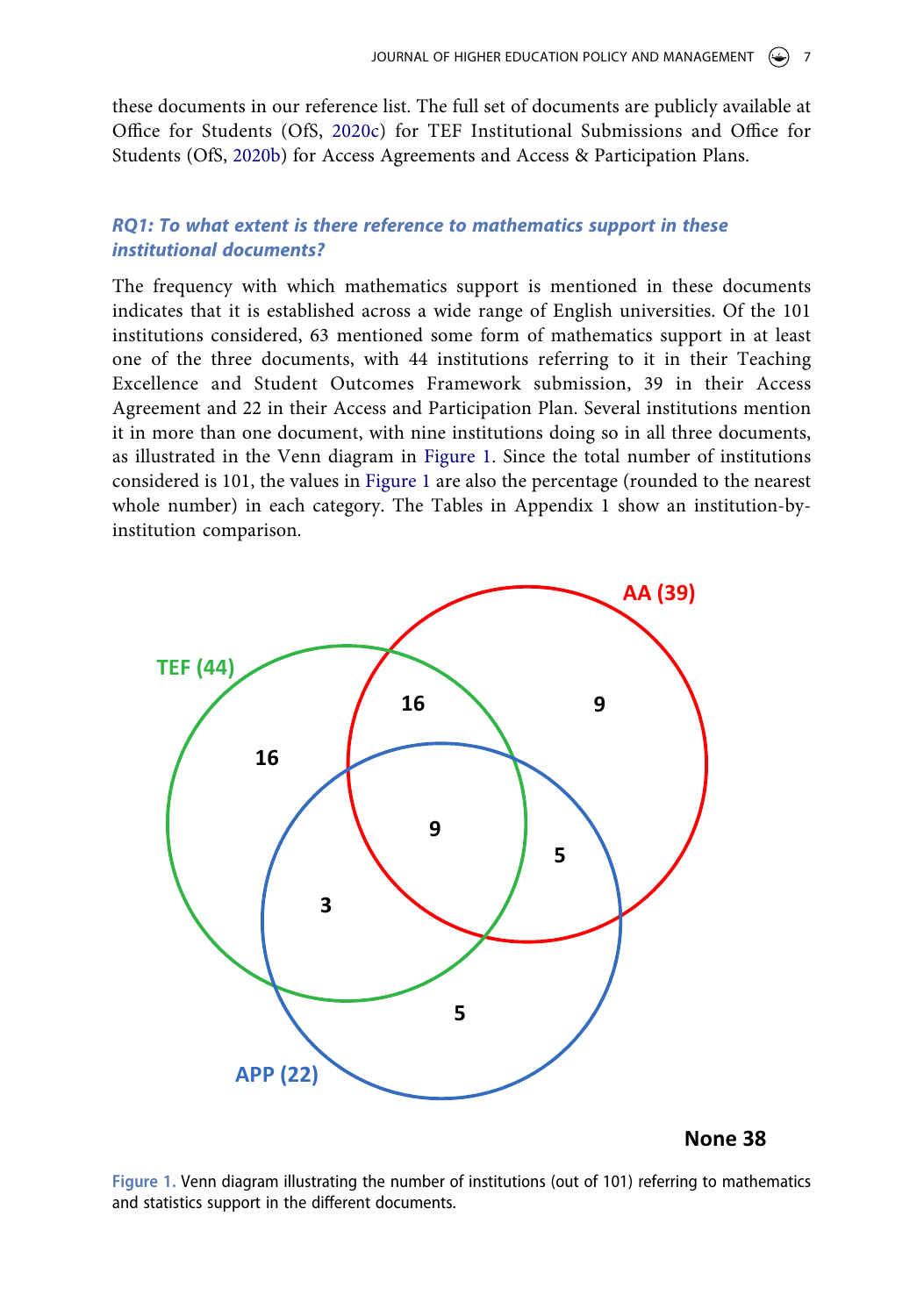It is not surprising that mathematics support is mentioned most often in Teaching Excellence and Student Outcomes Framework institutional statements. As mentioned above, mathematics support is usually provision 'in addition' to standard teaching. Therefore, institutions may see mathematics support provision as evidence of the extra learning opportunities provided and thereby evidence of their teaching excellence.

Many institutions have presented mathematics support as part of their fair access provision. The reasoning here is that widening participation initiatives may lead to institutions accepting students from under-represented backgrounds with lower qualifications than normal. Such students will benefit from the provision of mathematics support. Fletcher [\(2013](#page-16-14)) reported that 14 universities referred to mathematics support in their Access Agreements. As noted above, this number had increased to 39 by the 2018–19 Access Agreements.

<span id="page-9-0"></span>In contrast, there is a drop from this total of 39 to 22 for the current five-year Access and Participation Plans. Other studies have shown that there has not been a reduction in the number of institutions providing support (Grove et al., [2020](#page-16-11)). It is possible that some institutions have been wary about citing mathematics support as contributing to fair access because of the Office for Students focus on data-based evidence. Although it is reasonable to surmise that students from under-represented backgrounds benefit from mathematics support, there is a lack of data-based studies to demonstrate this.

The documents provide evidence from across the spectrum of institutions. For example, 16 of the 20 English members of the Russell Group, an organisation of researchintensive (and predominantly long-established) universities, refer to mathematics support in at least one of their documents. However, only three of the 14 English members of the Cathedrals Group, an organisation of church-founded, former teacher training colleges (which have only recently become universities) refer to mathematics support.

Comments in the documents indicate that many institutions perceive that the need for mathematics support is likely to increase because of the increasingly quantitative nature of many disciplines:

Given ... the ever-increasing importance of quantitative skills in social sciences and humanities ... we believe that this service [Mathematics and Statistics Support] is essential in aiding retention and progression for many of our students. (Coventry, TEF, 10)

The cumulative evidence from our dataset is that mathematics support is present in a majority of English universities. Since mathematics support is a relatively recent addition to the range of institutional academic support services, it may be inferred from the extent to which it is reported in these documents that mathematics support has become a highly regarded part of the student support infrastructure.

#### *RQ2: What does analysis of these documents reveal about the importance of mathematics support to senior management and their institution's agenda?*

What becomes apparent from the analysis is that the provision of mathematics support is a valuable tool for institutional management in addressing a wide-range of strategic challenges such as recruitment and retention, widening participation, diversity and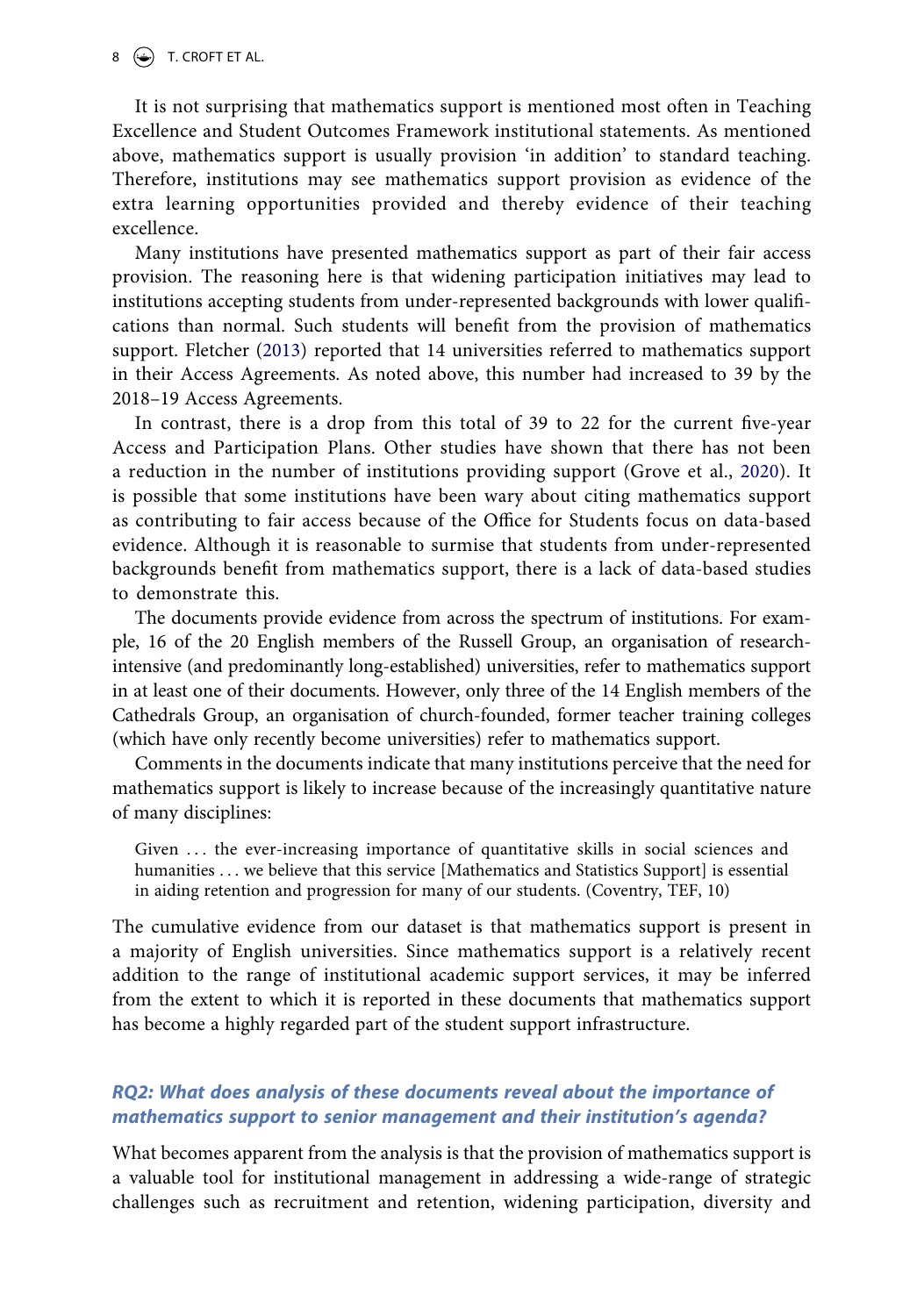inclusivity, and employability. Moreover, there is a recognition at institutional level that the requirement to use quantitative skills is taxing for many students across the whole institution. It is evident from the documentation that senior management recognise that lack of competence and confidence in mathematics has consequences for many students and has the potential to impact the institution adversely in respect of the above-listed challenges. Conversely, provision of mathematics support is seen as a mitigating development of sufficient value to highlight its presence in the documents. In some institutions such provision forms part of an explicit strategic approach overseen by very senior staff. Below we give further details of how institutions express the value of mathematics support in addressing these issues.

#### *Taking a strategic approach*

Some institutions either explicitly name a strategy or describe a strategic approach to which mathematics support contributes. Strategic approaches can be inferred at other institutions.

Our comprehensive Academic Skills Strategy, overseen by the DVC-A, . . . [includes] targeted support for Mathematics and English. (Greenwich, TEF, 12)

#### *Recruitment, particularly of under-represented groups*

The contribution of mathematics support to student recruitment as part of institutional widening-participation agendas is evident. There is recognition that many of these students will need support during their courses. The role of mathematics support in supporting BAME (Black, Asian and minority ethnic) students and students with disabilities are specifically highlighted, with evidence that such students are disproportionately positively represented amongst mathematics support users.

For example, De Montfort University quantifies its support of such groups:

Analysis of usage data indicates that a greater proportion of students from WP [widening participation] backgrounds use this support service (70% of students accessing this service are classified as BAME). (De Montfort, AA)

#### *Supporting retention, progression and achievement generally*

Students from a wide range of disciplines (including science, engineering, medicine, biology, social sciences, humanities, pharmacy, nursing, midwifery, sport and exercise science, health studies and teacher education) are explicitly mentioned as beneficiaries of mathematics support:

. . . a package of teaching and support measures [was] put in place to ensure that students develop the mathematical skills they need to study Biology (Cambridge, TEF, 14)

Several institutions simply indicate the value to all students:

One in five students who completed mathematical and statistical skills training reported that it helped to keep them on courses they would otherwise have seriously considered leaving. (Durham, TEF, 12)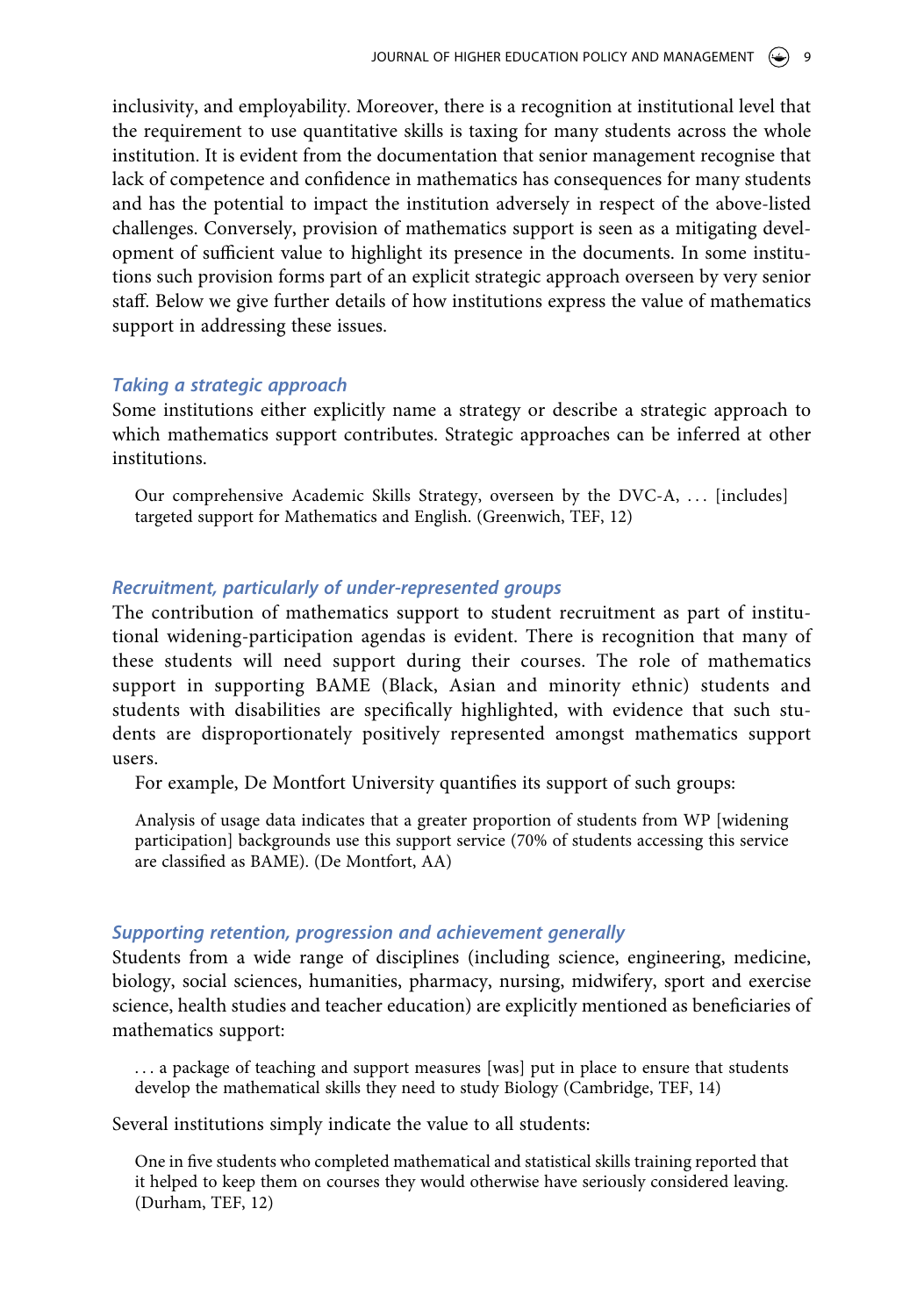10  $\left(\rightarrow\right)$  T. CROFT ET AL.

#### *The value of mathematics support for particular student groups*

The extent of types of student groups impacted by mathematics support is much broader than might first be imagined. Some institutions refer to the support of part-time and distance learners. Others refer specifically to its role in the support of mature students. At some institutions, mathematics support is extended to applicants and/or alumni:

'Connect Live' provides students with on-line problem-solving for tasks in subjects such as maths and statistics . . .. available 24/7 and feedback is provided within 24 hours. This form of support is particularly relevant to our student body, who may well be working during the day and studying late at night when it can be difficult to access support. (Birkbeck, APP, 21)

The importance of providing general learning support to students who have learning differences is well-established. However, the analysis here reveals the extension of general support to include mathematics and statistics, for example for those students who are maths anxious:

Maths and Statistics Help (MASH) provide workshops on Maths Anxiety which aim to help students to self-identify challenges around numeracy and mathematical ability and to develop techniques and strategies to overcome them. (Sheffield, AA, 49).

#### *Employability*

There is recognition of the need to provide support for those about to graduate, in the form of preparation for numerical reasoning tests, in order to improve employment prospects. It is apparent that this support is particularly valuable for aspiring health care professionals and school teachers:

. . . targeted sessions on such topics as numerical reasoning, statistics and SPSS to enhance students' employability. Numerical reasoning tests are provided as preparation for interviews, internships and for PGCE applications . . . (Coventry, APP, 26)

In summary, institutions make clear the contribution of mathematics support to a wide range of priorities and by inference its importance to senior management.

#### *RQ3: What does analysis of these documents reveal about the positioning and development of mathematics support within English universities?*

A number of themes relating to ongoing development of mathematics support are evident. These concern increasing institutional alignment of mathematics support services with other student support activity; the widespread use of diagnostic testing upon entry to identify students who might benefit from mathematics support; evidence that institutions are evolving the delivery of provision to meet changing student needs; and, the analysis and reporting of data confirming the positive impact of mathematics support on student satisfaction, retention and success.

#### *Institutional alignment with other student-focused services*

Almost half of the institutions who referenced mathematics support showed that this provision is aligned with other services or is benefitting from an ongoing institutional commitment. In several cases, there is reference to the creation of specialist mathematics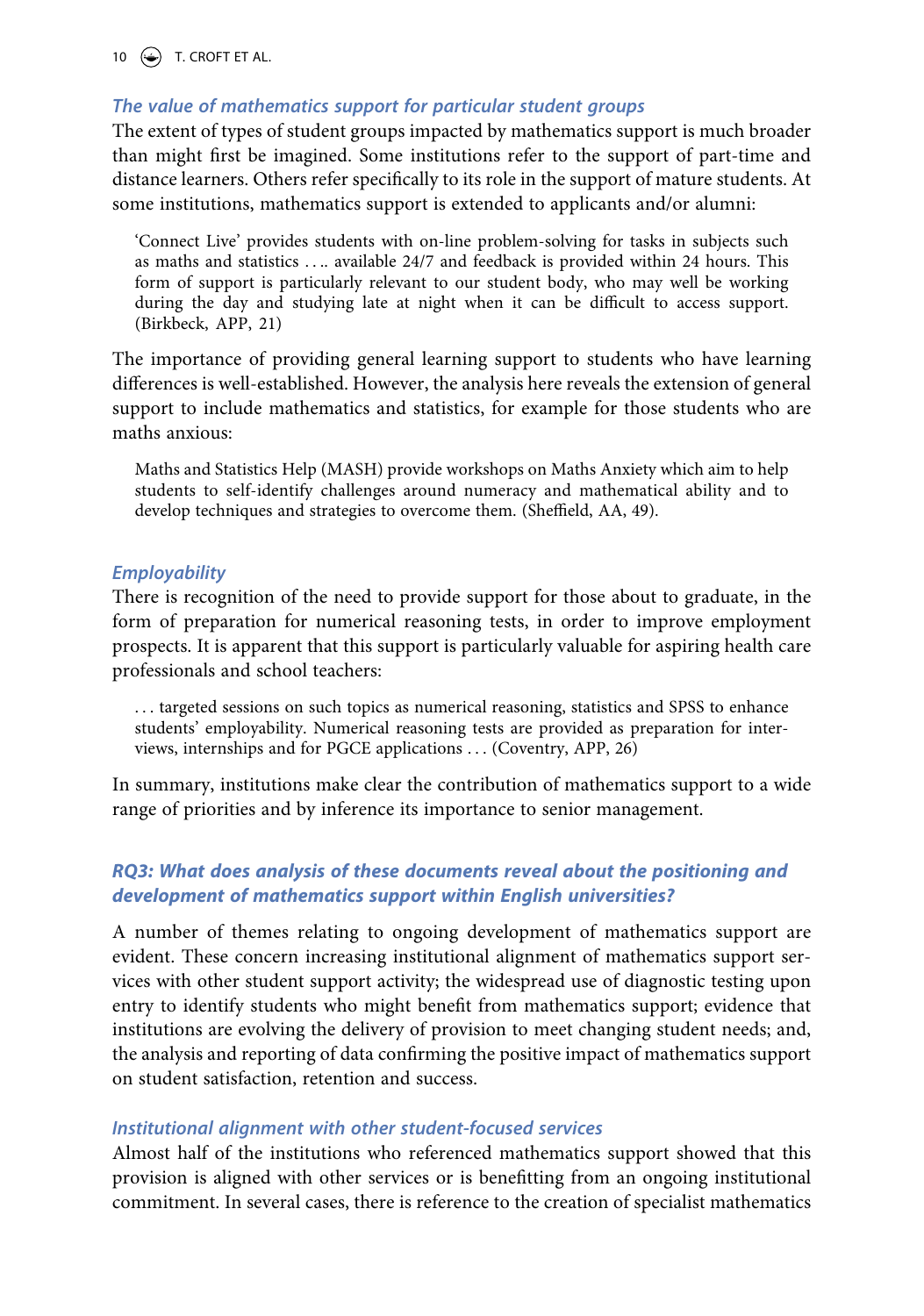support posts. Sometimes these are situated within a larger central service, for example an academic skills centre or library; others are in a dedicated stand-alone mathematics support centre. This alignment is a dynamic process where the positioning of mathematics support is continuing to evolve:

Research students contribute to teaching and supporting student learning in academic departments and as tutors in central services such as the Maths Skills Centre and the Writing Centre. . . . . (University of York, TEF, 6)

#### *Diagnostic testing upon entry to identify students who might benefit from additional mathematics support*

Diagnostic testing is used by institutions as a means of identifying those who might benefit from mathematics support early in their learning experience and as a mechanism for then encouraging their engagement with the available provision:

A major feature ... is our Academic Skill Diagnostic Tests ... Students scoring below specified thresholds in these academic skills diagnostic tests (including English literacy and numeracy) get bespoke support . . . (Bolton, TEF, 10)

#### *Innovations in delivery of mathematics support*

Several documents record innovations in the delivery of mathematics support in an attempt to encourage a broader range of students to engage, with almost half of the institutions providing details. Whilst there were many examples given of 'traditional' forms of mathematics support such as drop-in provision, a range of innovative approaches were also cited demonstrating how mathematics support is diversifying. Particularly evident were examples of how ideas from mathematics support are influencing more mainstream practice through changes to the curriculum and the development of resources:

. . . development of an intensive three-week pre-sessional course for students who narrowly miss their required grade in A-level Mathematics for degrees in engineering, science and social sciences. (Bath, APP, 11)

In the Department of Life Sciences, where students' levels of prior attainment in mathematics can be lower, a compulsory Essential Mathematics module is taught. (Imperial College, TEF, 13)

Another feature evident was recognition of the importance of professional development:

. . . we trained tutors to support the numeracy and literacy skills BTEC Health students need to successfully pass Nursing admissions tests. (City, University of London, AA, 8)

#### *Evidence of institutions analysing impact data and citing this in the documents*

Some institutions provided data about the impact of mathematics support. Occasionally this was based upon student perceptions:

75% of students said that attending maths support had made a significant difference to their performance in coursework or examinations. (Greenwich, TEF, 12)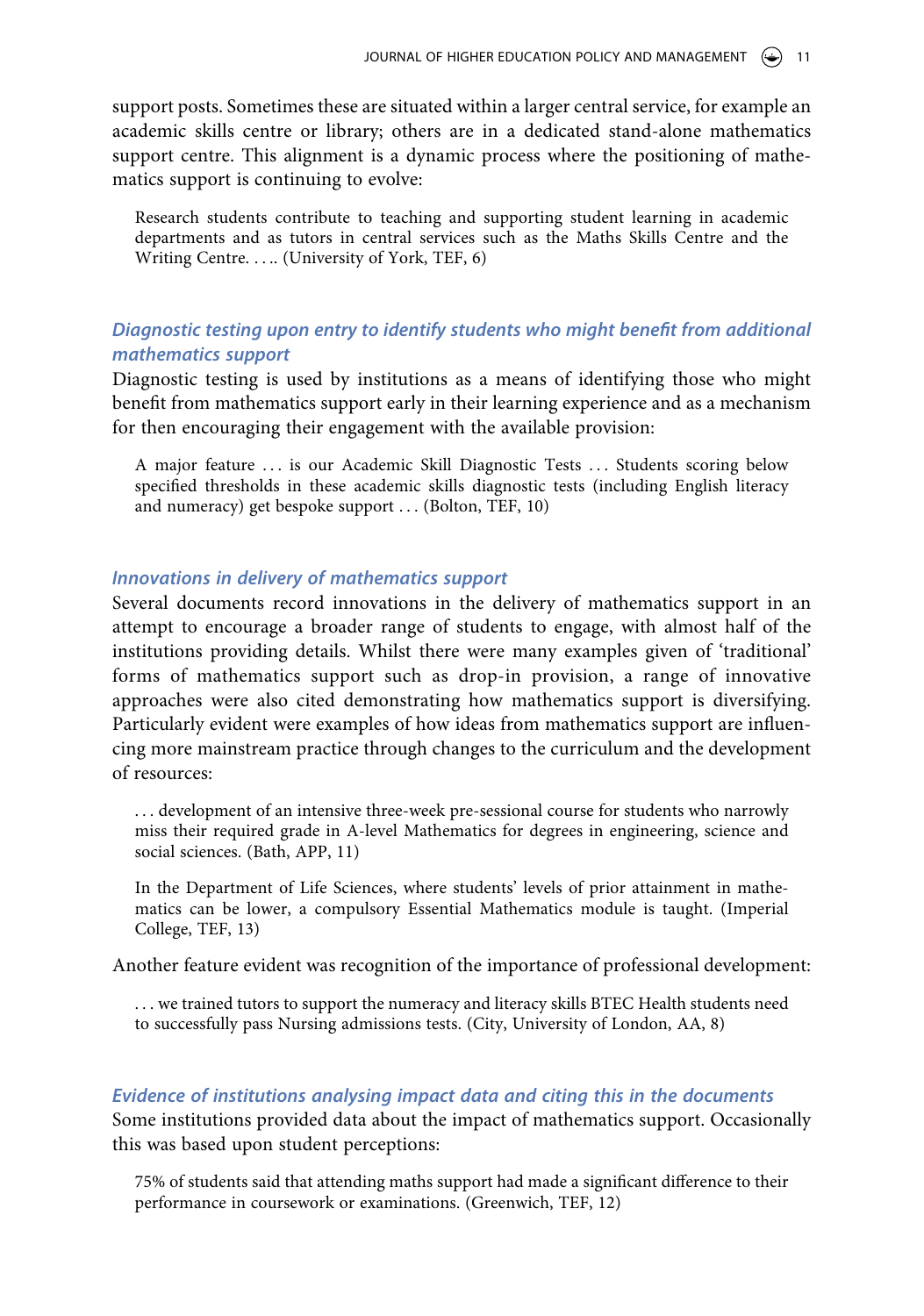12  $\left(\rightarrow\right)$  T. CROFT ET AL.

But more frequently, data were presented citing how engagement with mathematics support has resulted in positive impacts upon student success, retention and performance:

The 'Numbers for Nurses' session 2014-15 saw a 100% pass rate for the nursing students who attended workshop [sic], and a higher than average pass mark (94%) compared to the rest of the cohort (average pass mark 85%). (Manchester Metropolitan, TEF, 10)

#### **Discussion**

Herein, three different sets of documents which higher education regulators require universities to submit, have been examined to answer three research questions relating to mathematics support provision in English universities. These questions relate to the extent of reference to mathematics support, its importance to the institutions and its positioning and development.

The analysis has revealed that mathematics support is highly embedded across the sector, with over 60% of institutions referring to their mathematics support provision in at least one of the three regulatory documents. For some institutions, the reference to mathematics support is relatively extensive; in others the reference is little more than acknowledgement that such provision exists. It is not necessarily the case that those institutions which make only brief reference to mathematics support do not think it important. Rather, these institutions may feel that mathematics support provision is now such an established part of the higher education infra-structure that such provision can almost be taken for granted.

<span id="page-13-0"></span>It is clear that in many institutions, a strategic approach is now taken to the provision of mathematics support. This represents a significant change from previous descriptions of mathematics support as 'a form of cottage industry' (Kyle, [2010,](#page-16-15) p. 103). In some instances, this has resulted in mathematics support being physically and/or hierarchically located with other central services. In other institutions, responsibility for delivery of mathematics support services may reside with the mathematics department or a specialist unit, but with direct accountability to institutional management.

The evidence in the documents shows that there are a variety of approaches to the provision of mathematics support. Institutions are developing mathematics support services that are appropriate to the needs and nature of their students. A key feature is that mathematics support provision is dynamic. As the external challenges change, so different ways of meeting them are required. As the scale of demand for mathematics support increases, traditional approaches based around drop-in centres and individual appointments are being supplemented by increased use of online facilities and embedded support.

Those institutions that chose to give relatively extensive reference to their mathematics support provision usually do so to report evidence of its effectiveness, as exemplified by this excerpt which follows a lengthy description of the mathematics support services provided:

Students engaging with the MLC have improved retention and success rates, with 98.7% retention of users in 2015/16 compared to 93.7% for all undergraduates. Analysis of usage data indicates that a greater proportion of students from widening participation backgrounds access the MLC support service: for example, 70% are classified as BAME and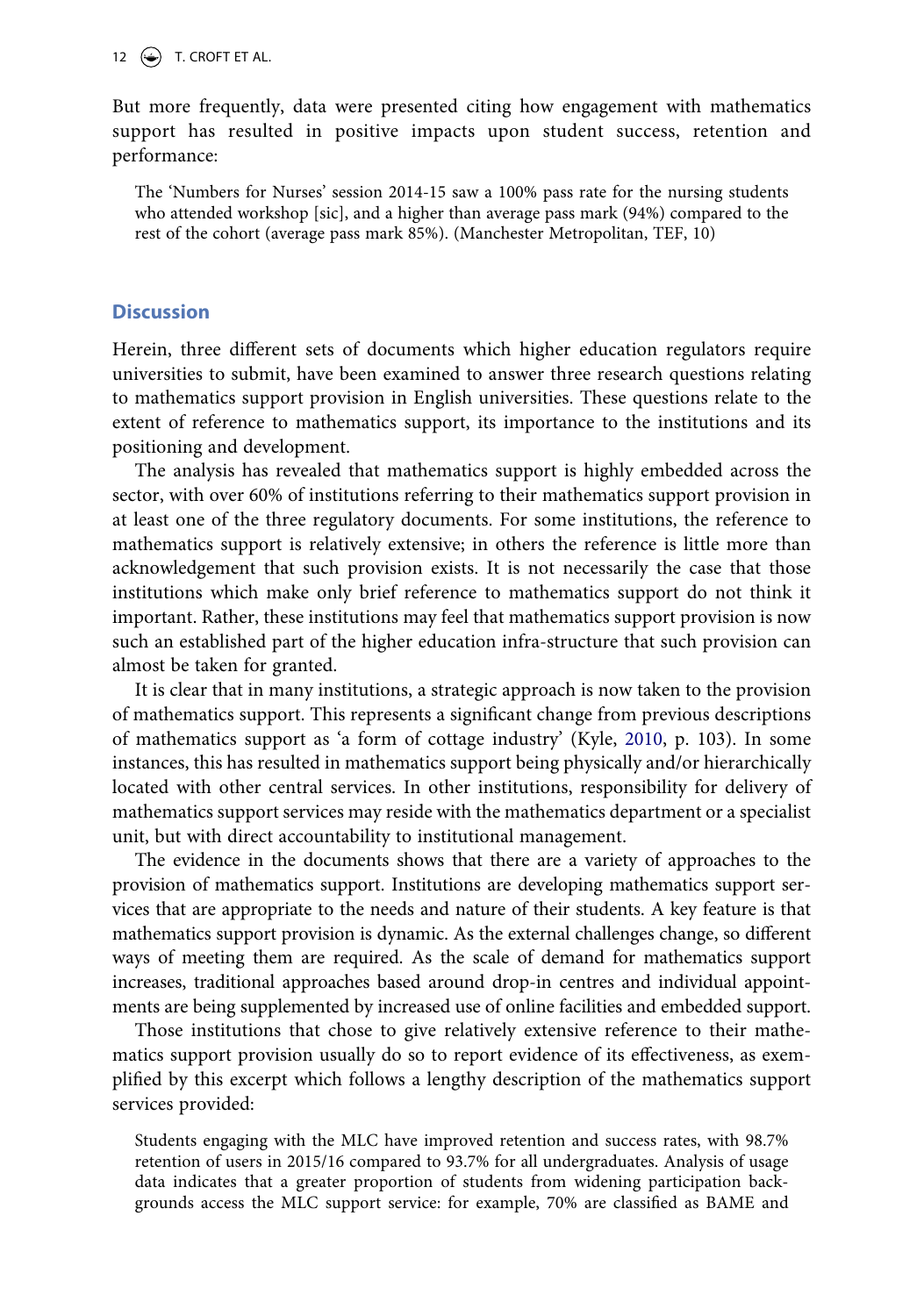24% identify as having a disability. This compares to an average of 45% BAME and 18% disabled students within the student body. This increased rate of access highlights that this service is providing valuable support and contributing to closing the attainment gap. (TEF, De Montfort, 5)

#### **Implications and conclusions**

We turn now to implications drawn from our analysis of the regulatory documents.

#### *Implications*

The increasingly quantitative nature of many disciplines and the shortage of suitablymathematically qualified students is frequently acknowledged. All institutions should consider using their periodical review processes to examine the impact of these dual challenges. Where necessary, institutions should consider developing strategic oversight to ensure that appropriate supportive measures are in place to enable all students to develop the required quantitative skills. Mathematics support provision can play a strategic role within re-developed 'standard' curricula through what some institutions call embedded support.

Several institutions mention investing in and recruiting new staff to work as tutors in support centres. Research shows that students regard the quality of tutors as being the most important factor influencing the effectiveness of the support they receive (Lawson et al., [2003\)](#page-16-6). However, often these staff occupy non-standard academic or academic support roles, which may make these roles less attractive. Appropriate career paths are essential for retention of high-quality staff who would like to make a career in this field.

Changes to practices and content within mainstream teaching could alleviate some of the difficulties students present with in mathematics support. There is a need to ensure that intelligence gathered from mathematics support provision informs curriculum change, development of resources and staff. Establishing fora to facilitate this would be useful. Targeting teaching and learning development funding to individuals who can innovate and evidence changes in practice within mainstream teaching or mathematics support provision may also help.

Related research has highlighted the growth in the number of support centres across England and Wales (Grove et al., [2020](#page-16-11)). This paper offers further evidence in this respect, showing that 63 out of 101 institutions made reference to their mathematics support provision in at least one of the regulatory documents analysed. The fact that a majority of institutions now offer mathematics support creates a market incentive (even imperative) for others to do so too in order to support their recruitment.

<span id="page-14-1"></span><span id="page-14-0"></span>There is evidence of good practice in mathematics support in the documents studied. This good practice warrants being shared more widely so that it might be adopted in other institutions. Cross-sector professional groups such as the **sigma**  Network (**sigma**, [2021](#page-17-10)) have a valuable role to play in ensuring dissemination of good practice and provision of staff development. One such area is tutor training, where **sigma** delivered regional tutor training events have been effective (Grove, Mac An Bhaird, & O'Sullivan, [2019\)](#page-16-16).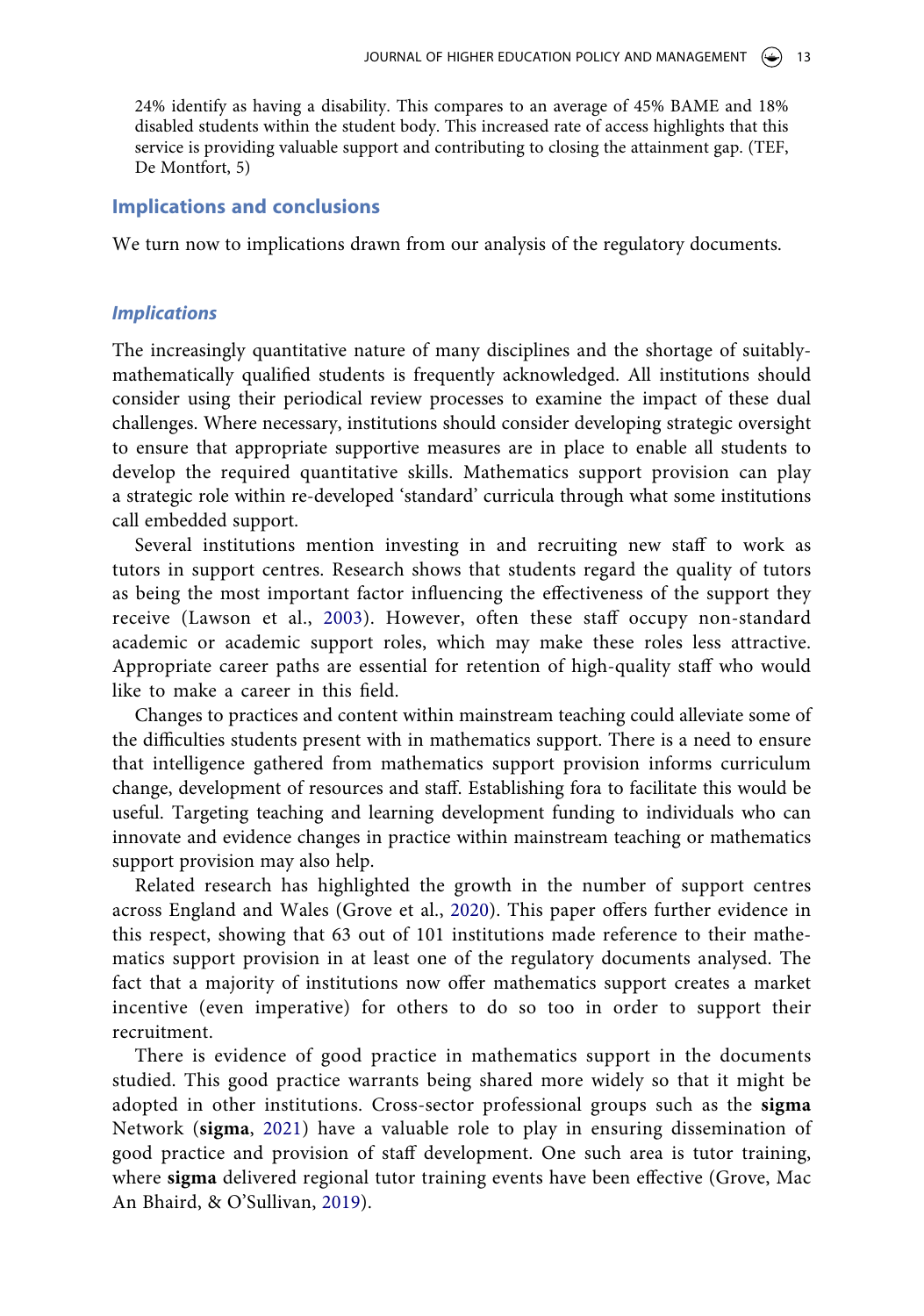14  $\left(\bigoplus$  T. CROFT ET AL.

#### *Conclusion*

That many university students across a wide range of disciplines need and benefit from additional support with the mathematical requirements of their courses is now wellestablished. The provision of such support is widespread and contributes to a diverse range of institutional priorities. Findings presented here show that many institutions regard evidence of their mathematics support provision as an indicator of quality and this, alongside the increasing challenges in relation to developing the quantitative skills of a huge proportion of their students, indicates that mathematics support has become, and is likely to remain, an integral part of the higher education infra-structure. Future research into the benefits accruing to specific student groups would be helpful in determining ongoing priorities.

#### **Disclosure statement**

No potential conflict of interest was reported by the author(s).

#### **Funding**

The authors have no funding to report.

#### **ORCID**

Tony Croft http://orcid.org/0000-0002-7980-9579 Michael Grove **b** http://orcid.org/0000-0002-3150-125X Duncan Lawson Dhttp://orcid.org/0000-0002-6829-1444

#### **References**

- <span id="page-15-3"></span>ACME. ([2011\)](#page-3-0). *Mathematical needs: Mathematics in the workplace and higher education*. London: The Royal Society. [https://royalsociety.org/-/media/policy/Publications/2011/mathematical](https://royalsociety.org/-/media/policy/Publications/2011/mathematical-needs-mathematics-in-the-workplace-and-in-higher-education-06-2017.pdf)[needs-mathematics-in-the-workplace-and-in-higher-education-06-2017.pdf](https://royalsociety.org/-/media/policy/Publications/2011/mathematical-needs-mathematics-in-the-workplace-and-in-higher-education-06-2017.pdf) (Accessed 5 January 2022).
- <span id="page-15-2"></span>Ahrens, D., & Spöttl, G. ([2015\)](#page-3-1). Industrie 4.0 und Herausforderungen für die Qualifizierung von Fachkräften. In H. Hirsch-Kreiensen, P. Ittermann, & J. Niehaus (Eds.), *Digitalisierung industrieller Arbeit* (pp. 185–203). Baden-Baden: Nomos.
- <span id="page-15-0"></span>BBSRC. ([2010\)](#page-3-2). *The age of bioscience: Strategic plan 2010-2015*. Swindon: Biotechnology and Biological Sciences Research Council.
- <span id="page-15-4"></span>Bowers, D. [\(2018\)](#page-3-3). Maths support in the Czech Republic. *Sigma Newsletter*, *15*, 8. [http://www.](http://www.sigma-network.ac.uk/sigma-newsletters/) [sigma-network.ac.uk/sigma-newsletters/](http://www.sigma-network.ac.uk/sigma-newsletters/) (Accessed 5 January 2022).
- <span id="page-15-5"></span>Braun, V., & Clarke, V. [\(2006](#page-5-0)). Using thematic analysis in psychology. *Qualitative Research in Psychology*, *3*(2), 77–101. doi:[10.1191/1478088706qp063oa](https://doi.org/10.1191/1478088706qp063oa)
- <span id="page-15-1"></span>British Academy. [\(2012](#page-3-2)). *Society counts: Quantitative skills in the social sciences and humanities*. London: Author. [https://www.thebritishacademy.ac.uk/documents/206/Society-Counts-](https://www.thebritishacademy.ac.uk/documents/206/Society-Counts-Quantitative-Skills-in-the-Social-Sciences-Humanities-Position-_3xJi9mM.pdf)[Quantitative-Skills-in-the-Social-Sciences-Humanities-Position-\\_3xJi9mM.pdf](https://www.thebritishacademy.ac.uk/documents/206/Society-Counts-Quantitative-Skills-in-the-Social-Sciences-Humanities-Position-_3xJi9mM.pdf) (Accessed 5 January 2022).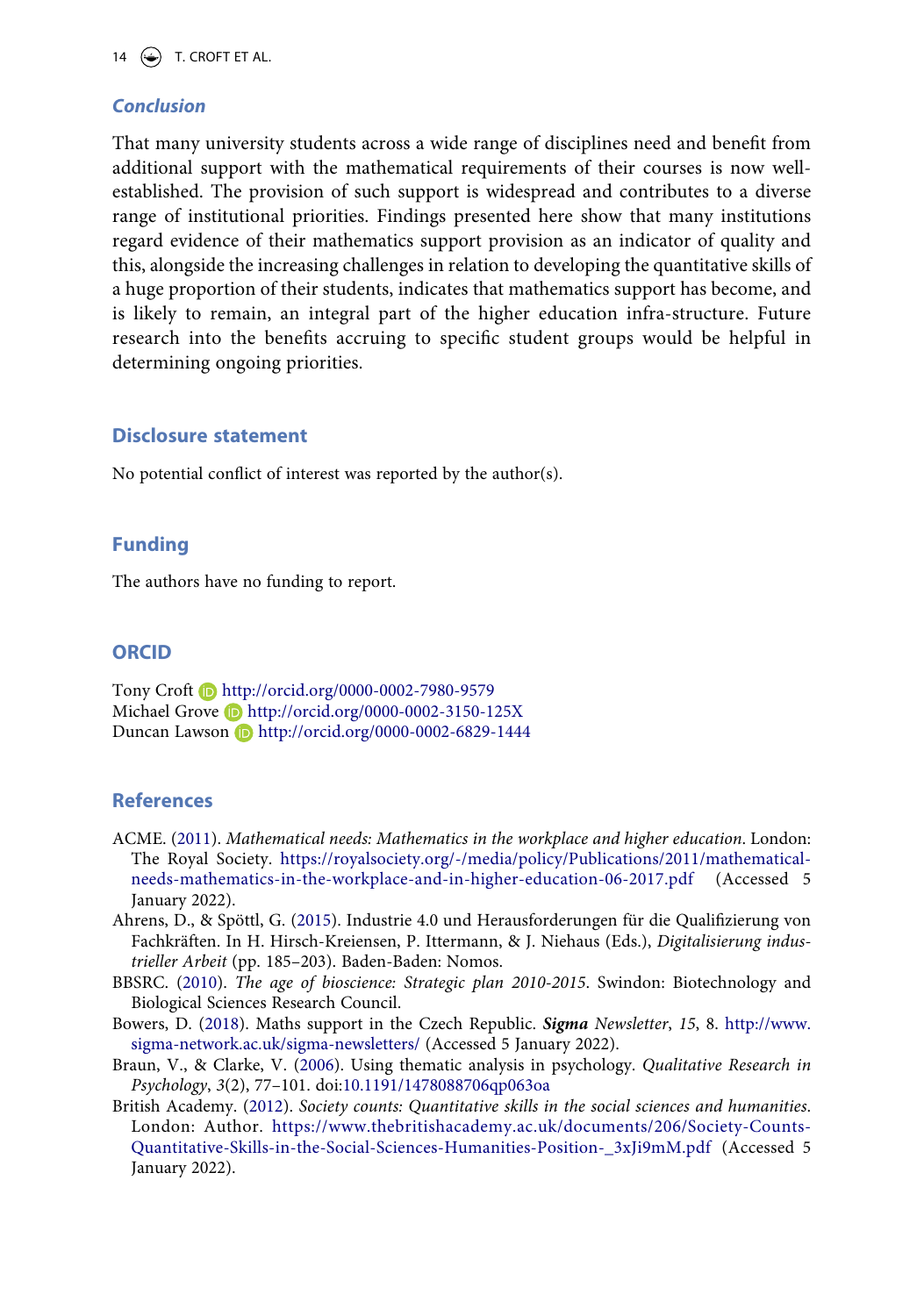- <span id="page-16-9"></span>Cronin, A., Cole, J., Clancy, M., Breen, C., & O'Se, D. ([2016\)](#page-3-4). *An audit of mathematics support provision on the Island of Ireland in 2015*. Dublin: National Forum for the Enhancement of Teaching and Learning in Higher Education. [http://www.sigma-network.ac.uk/wp-content](http://www.sigma-network.ac.uk/wp-content/uploads/2019/02/Audit-of-MLS-provision-Ireland.pdf) [/uploads/2019/02/Audit-of-MLS-provision-Ireland.pdf](http://www.sigma-network.ac.uk/wp-content/uploads/2019/02/Audit-of-MLS-provision-Ireland.pdf) (Accessed 5 January 2022).
- <span id="page-16-3"></span>DBEIS. ([2019\)](#page-3-5). *Regulation for the fourth industrial revolution*. London: Department for Business, Energy and Industrial Strategy. [https://www.gov.uk/government/publications/](https://www.gov.uk/government/publications/regulation-for-the-fourth-industrial-revolution/regulation-for-the-fourth-industrial-revolution) [regulation-for-the-fourth-industrial-revolution/regulation-for-the-fourth-industrial](https://www.gov.uk/government/publications/regulation-for-the-fourth-industrial-revolution/regulation-for-the-fourth-industrial-revolution)[revolution](https://www.gov.uk/government/publications/regulation-for-the-fourth-industrial-revolution/regulation-for-the-fourth-industrial-revolution) (Accessed 5 January 2022).
- <span id="page-16-13"></span>DfE. ([2017\)](#page-6-0). *Teaching excellence and student outcomes framework specification*. London: Department for Education. [https://assets.publishing.service.gov.uk/government/uploads/sys](https://assets.publishing.service.gov.uk/government/uploads/system/uploads/attachment_data/file/658490/Teaching_Excellence_and_Student_Outcomes_Framework_Specification.pdf) [tem/uploads/attachment\\_data/file/658490/Teaching\\_Excellence\\_and\\_Student\\_Outcomes\\_](https://assets.publishing.service.gov.uk/government/uploads/system/uploads/attachment_data/file/658490/Teaching_Excellence_and_Student_Outcomes_Framework_Specification.pdf) Framework Specification.pdf (Accessed 5 January 2022).
- <span id="page-16-1"></span>Eurydice. ([2021a](#page-2-2), December 2). Welcome to Eurydice. Retrieved December 2, 2021, from [https://](https://eacea.ec.europa.eu/national-policies/eurydice/) [eacea.ec.europa.eu/national-policies/eurydice/](https://eacea.ec.europa.eu/national-policies/eurydice/)
- <span id="page-16-2"></span>Eurydice. ([2021b,](#page-2-3) April 28). United Kingdom – England. Quality Assurance in Higher Education. Retrieved April 28, 2021, from [https://eacea.ec.europa.eu/national-policies/eurydice/content/](https://eacea.ec.europa.eu/national-policies/eurydice/content/quality-assurance-higher-education-77_en) [quality-assurance-higher-education-77\\_en](https://eacea.ec.europa.eu/national-policies/eurydice/content/quality-assurance-higher-education-77_en)
- <span id="page-16-14"></span>Fletcher, L. [\(2013\)](#page-9-0). *The mathematics support community of practice*. Loughborough: **sigma**. Retrieved from <http://www.sigma-network.ac.uk/wp-content/uploads/2013/03/report-1.pdf> (Accessed 5 January 2022).
- <span id="page-16-7"></span>Glaister, P., & Baldwin, C. ([2018](#page-3-6)). Core maths - a call to action. *Mathematics Today*, *54*, 194–196.
- <span id="page-16-11"></span>Grove, M., Croft, T., & Lawson, D. ([2020\)](#page-4-0). The extent and uptake of mathematics support in higher education: Results from the 2018 survey. *Teaching Mathematics and Its Applications*, *39*  (2), 86–104. doi:[10.1093/teamat/hrz009](https://doi.org/10.1093/teamat/hrz009)
- <span id="page-16-16"></span>Grove, M., Mac An Bhaird, C., & O'Sullivan, C. ([2019\)](#page-14-0). Professional development opportunities for tutors of mathematics learning support. *MSOR Connections*, *18*(1), 4–15. doi:[10.21100/msor.](https://doi.org/10.21100/msor.v18i1.1021) [v18i1.1021](https://doi.org/10.21100/msor.v18i1.1021)
- <span id="page-16-4"></span>Hodgen, J., Pepper, D., Sturman, L., & Ruddock, G. ([2010](#page-3-7)). *Is the UK an outlier? An international comparison of upper secondary mathematics education*. London: The Nuffield Foundation. Retrieved from [https://www.nuffieldfoundation.org/sites/default/files/files/Is%20the%20UK%](https://www.nuffieldfoundation.org/sites/default/files/files/Is%20the%20UK%20an%20Outlier_Nuffield%20Foundation_v_FINAL.pdf) [20an%20Outlier\\_Nuffield%20Foundation\\_v\\_FINAL.pdf](https://www.nuffieldfoundation.org/sites/default/files/files/Is%20the%20UK%20an%20Outlier_Nuffield%20Foundation_v_FINAL.pdf) (Accessed 5 January 2022).
- <span id="page-16-15"></span>Kyle, J. ([2010\)](#page-13-0). Affordability, adaptability, approachability and sustainability. In C. Marr & M. Grove (Eds.), *Responding to the mathematics problem* (pp. 103–104). St Andrews: Maths, Stats & OR Network.
- <span id="page-16-6"></span>Lawson, D., Croft, T., & Halpin, M. [\(2003\)](#page-3-8). *Good practice in the provision of mathematics support centres* (2nd ed.). Birmingham: LTSN Maths, Stats & OR Network. Retrieved from [https://www.](https://www.mathcentre.ac.uk/resources/guides/goodpractice2E.pdf) [mathcentre.ac.uk/resources/guides/goodpractice2E.pdf](https://www.mathcentre.ac.uk/resources/guides/goodpractice2E.pdf) (Accessed 5 January 2022).
- <span id="page-16-10"></span>Lawson, D., Grove, M., & Croft, T. [\(2020](#page-4-1)). The evolution of mathematics support: A literature review. *International Journal of Mathematical Education in Science and Technology*, *51*(8), 1224–1254. doi:[10.1080/0020739X.2019.1662120](https://doi.org/10.1080/0020739X.2019.1662120)
- <span id="page-16-5"></span>Longden, B. [\(2006\)](#page-3-9). An institutional response to changing student expectations and their impact on retention rates. *Journal of Higher Education Policy and Management*, *28*(2), 173–187. doi:[10.1080/13600800600751044](https://doi.org/10.1080/13600800600751044)
- <span id="page-16-12"></span>Mac An Bhaird, C., & Ní Fhloinn, E. ([2010\)](#page-5-1). The origins, development and evaluation of mathematics support services. *Irish Mathematical Society Bulletin*, *66*, 51–63. doi:[10.33232/](https://doi.org/10.33232/BIMS.0066.51.63) [BIMS.0066.51.63](https://doi.org/10.33232/BIMS.0066.51.63)
- <span id="page-16-8"></span>MacGillivray, H. ([2009](#page-3-4)). *Learning support in mathematics and statistics in Australian universities – A guide for the university sector*. New South Wales: The Australian Learning and Teaching Council. Retrieved from [https://www.mathcentre.ac.uk/resources/uploaded/guide–altc](https://www.mathcentre.ac.uk/resources/uploaded/guide%26#x2013;altc-learning-support-in-maths-and-stats.pdf)[learning-support-in-maths-and-stats.pdf](https://www.mathcentre.ac.uk/resources/uploaded/guide%26#x2013;altc-learning-support-in-maths-and-stats.pdf) (Accessed 5 January 2022).
- <span id="page-16-0"></span>Macheridis, N., & Paulsson, A. ([2021\)](#page-2-4). Tracing accountability in higher education. *Research in Education*, *110*(1), 78–97. doi:[10.1177/0034523721993143](https://doi.org/10.1177/0034523721993143)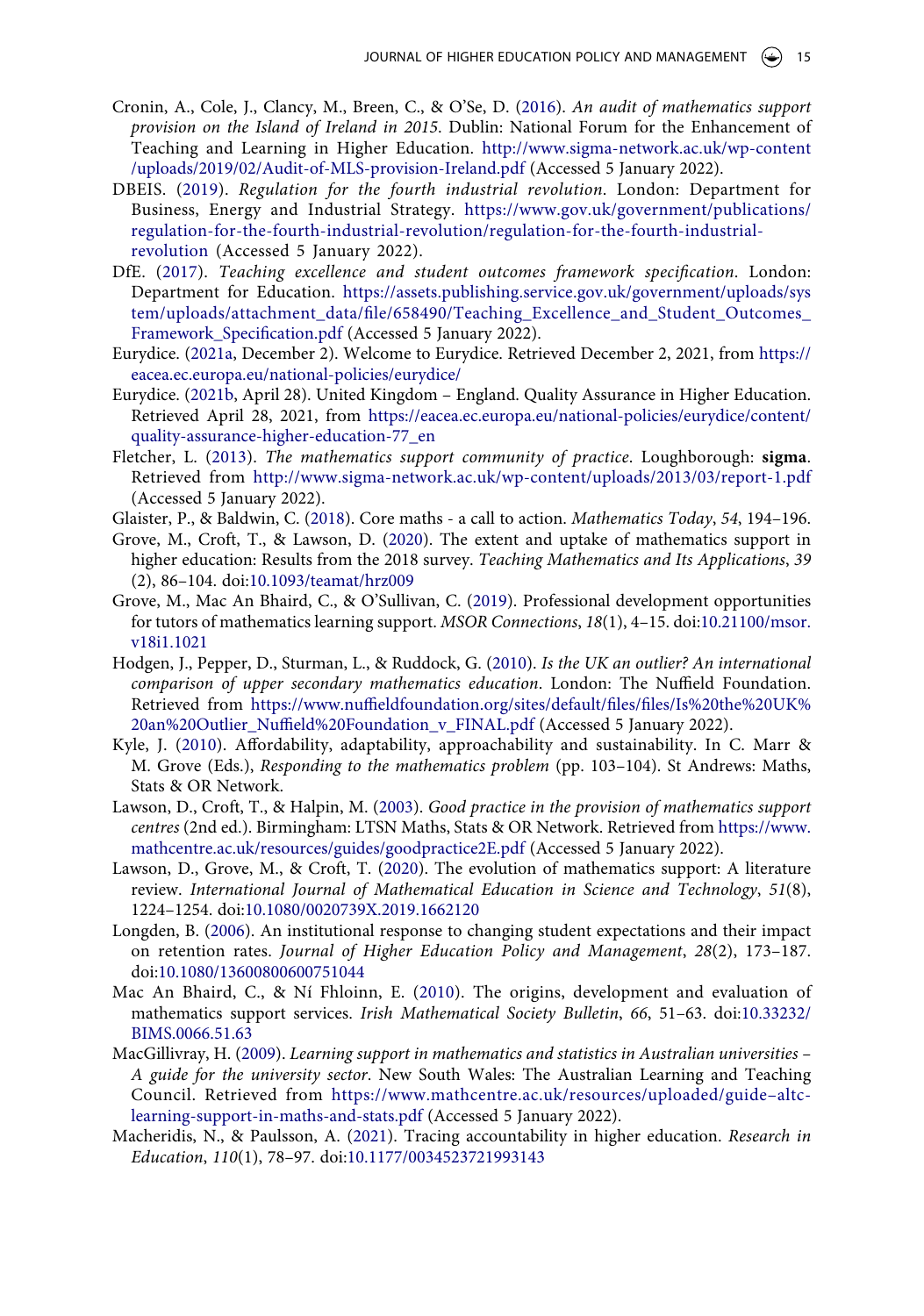16  $\left(\bigoplus$  T. CROFT ET AL.

- <span id="page-17-5"></span>Mackenzie, H., Tolley, H., Croft, A.C., Grove, M.J., & Lawson, D.A. [\(2016\)](#page-4-2). Senior management perspectives of mathematics and statistics support in higher education: Moving to an 'ecological' approach. *Journal of Higher Education Policy and Management*, *38*(5), 550–561. doi:[10.1080/1360080X.2016.1196932](https://doi.org/10.1080/1360080X.2016.1196932)
- <span id="page-17-3"></span>Mills, M., Rickard, B., & Guest, B. ([2020](#page-3-10)). Survey of mathematics tutoring centres in the USA. *International Journal of Mathematical Education in Science and Technology*, 1–21. Advance online publication. doi:[10.1080/0020739X.2020.1798525](https://doi.org/10.1080/0020739X.2020.1798525)
- <span id="page-17-6"></span>OFFA. [\(2021,](#page-7-0) 2 December). Office for fair access: About us. Retrieved December 2, 2021, from <https://www.gov.uk/government/organisations/office-for-fair-access/about>
- <span id="page-17-7"></span>OfS. [\(2020a,](#page-7-1) May 7). Access and participation data dashboard. Retrieved December 2, 2021, from [https://www.officeforstudents.org.uk/data-and-analysis/access-and-participation-data](https://www.officeforstudents.org.uk/data-and-analysis/access-and-participation-data-dashboard/)[dashboard/](https://www.officeforstudents.org.uk/data-and-analysis/access-and-participation-data-dashboard/)
- <span id="page-17-9"></span>OfS. [\(2020b](#page-8-1)). Find an access and participation plan or access agreement [Dataset]. Retrieved from [https://www.officeforstudents.org.uk/advice-and-guidance/the-register/search-for-access-and](https://www.officeforstudents.org.uk/advice-and-guidance/the-register/search-for-access-and-participation-plans/#/AccessPlans/)[participation-plans/#/AccessPlans/](https://www.officeforstudents.org.uk/advice-and-guidance/the-register/search-for-access-and-participation-plans/#/AccessPlans/) (Accessed 5 January 2022).
- <span id="page-17-8"></span>OfS. [\(2020c](#page-8-2)). TEF outcomes [Dataset]. Retrieved from [https://www.officeforstudents.org.uk/](https://www.officeforstudents.org.uk/advice-and-guidance/teaching/tef-outcomes/#/tefoutcomes/) [advice-and-guidance/teaching/tef-outcomes/#/tefoutcomes/](https://www.officeforstudents.org.uk/advice-and-guidance/teaching/tef-outcomes/#/tefoutcomes/) (Accessed 5 January 2022).
- <span id="page-17-1"></span>Pfeiffer, S. [\(2015\)](#page-3-1). *Effect of Industry 4.0 on vocational education and training*. Vienna: Austrian Academy of Sciences. Retrieved from <http://epub.oeaw.ac.at/0xc1aa5576%200x0032aa5d.pdf> (Accessed 5 January 2022).
- <span id="page-17-4"></span>Schürmann, M., Gildehaus, L., Liebendörfer, M., Schaper, N., Biehler, R., Hochmuth, R., . . . Lankeit, E. ([2020\)](#page-3-11). Mathematics learning support centres in Germany – An overview. *Teaching Mathematics and Its Applications*. Advance online publication. doi: [10.1093/teamat/](https://doi.org/10.1093/teamat/hraa007) [hraa007.](https://doi.org/10.1093/teamat/hraa007)
- <span id="page-17-10"></span>**sigma** ([2021](#page-14-1), December 2) sigma mathematics and statistics support network. Retrieved December 2, 2021, from <https://www.sigma-network.ac.uk>
- <span id="page-17-0"></span>Yorke, M., Barnett, G., Evanson, P., Haines, C., Jenkins, D., Knight, P., ... Woolf, H. [\(2005\)](#page-2-5). Mining institutional datasets to support policy making and implementation. *Journal of Higher Education Policy and Management*, *27*(2), 285–298. doi:[10.1080/13600800500120241](https://doi.org/10.1080/13600800500120241)
- <span id="page-17-2"></span>Yorke, M., & Longden, B. (Eds.). [\(2004\)](#page-3-12). *Retention and student success in higher education*. Buckingham, UK: Society for Research into Higher Education and Open University Press.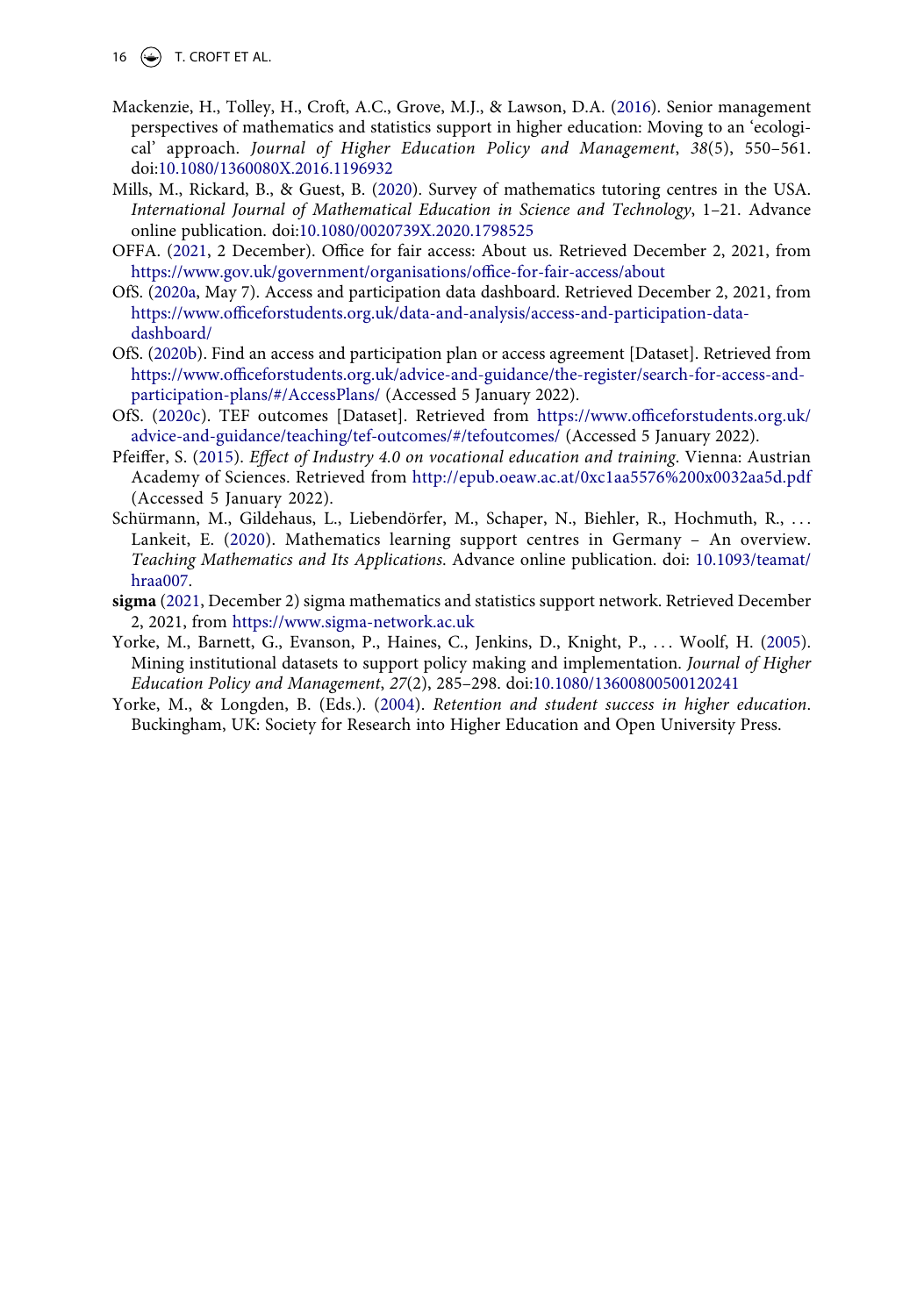#### **Appendix: References to Mathematics and Statistics Support**

The tables below show which institutions refer to mathematics and statistics support in which of the three documents studied. Due to the particular nature of institutions belonging to the Russell Group (an organisation of 24 research-intensive UK universities, of which 20 are in England), universities from this group are shown in **bold** in the tables.

#### **Table A.1: Institutions referring to mathematics and statistics support in all three documents**

Birkbeck College Birmingham City University Coventry University Loughborough University University of Bath **University of Birmingham** University of Chester **University of Newcastle University of York**

**Table A.2: Institutions referring to mathematics and statistics support in two of the three documents**

| TEF & AA                                                            | <b>TEF &amp; APP</b>             | AA & APP                      |
|---------------------------------------------------------------------|----------------------------------|-------------------------------|
| <b>Aston University</b>                                             | Liverpool John Moores University | The University of West London |
| De Montfort University                                              | University of Kent               | <b>University of Exeter</b>   |
| Kingston University                                                 | University of Sussex             | University of Lancaster       |
| <b>London School of Economics &amp;</b><br><b>Political Science</b> |                                  | University of Leicester       |
| London South Bank University                                        |                                  | University of Surrey          |
| Nottingham Trent University                                         |                                  |                               |
| Oxford Brookes University                                           |                                  |                               |
| Roehampton University                                               |                                  |                               |
| The Manchester Metropolitan University                              |                                  |                               |
| The University of Bolton                                            |                                  |                               |
| University of Greenwich                                             |                                  |                               |
| University of Hertfordshire                                         |                                  |                               |
| University of Lincoln                                               |                                  |                               |
| University of Plymouth                                              |                                  |                               |
| University of Portsmouth                                            |                                  |                               |
| <b>University of Sheffield</b>                                      |                                  |                               |